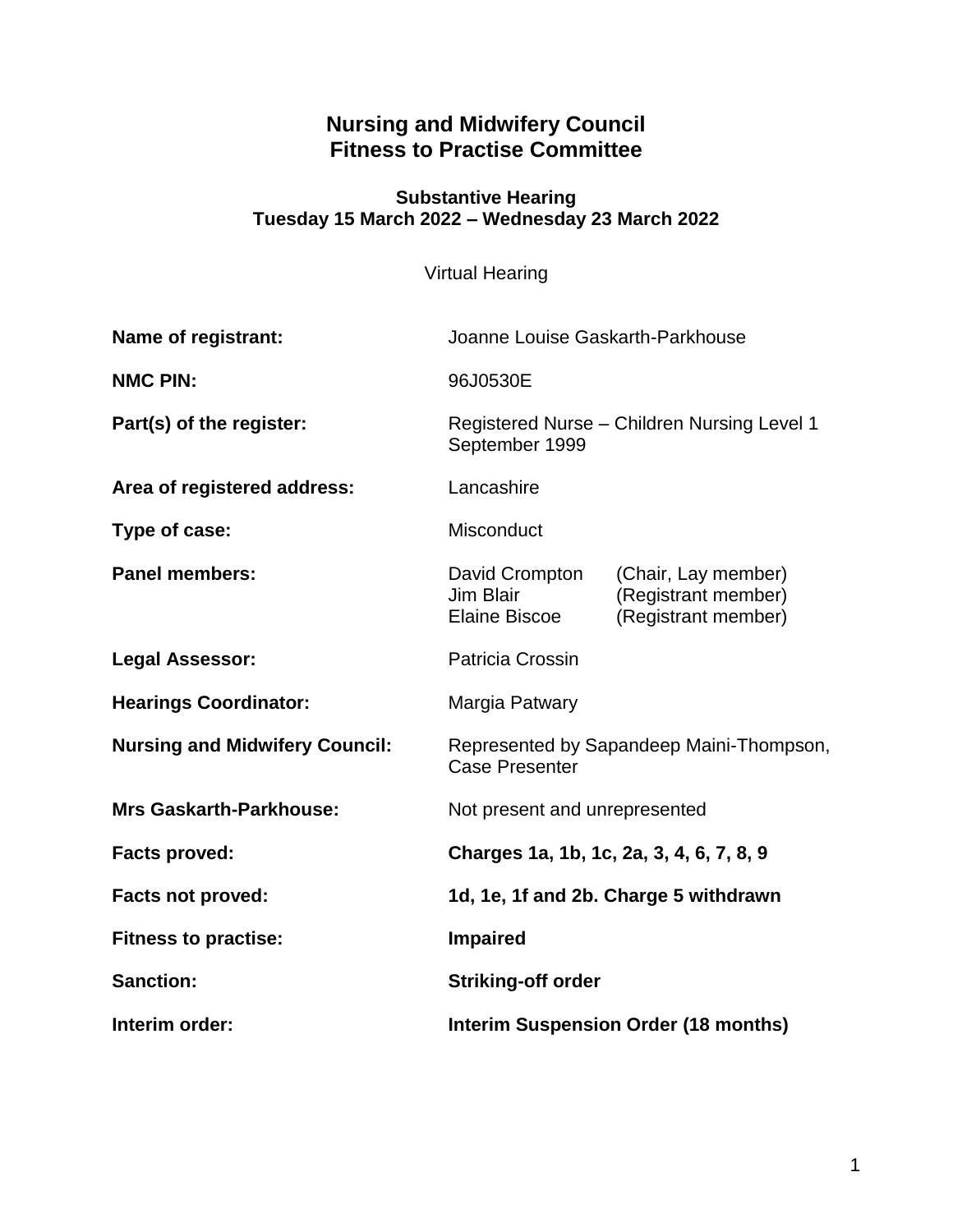#### **Decision and reasons on service of Notice of Hearing**

The panel was informed at the start of this hearing that Mrs Gaskarth-Parkhouse was not in attendance and that the Notice of Hearing letter had been sent to Mrs Gaskarth-Parkhouse's registered email address on 25 January 2022.

The panel took into account that the Notice of Hearing provided details of the allegation, the time, dates and venue of the hearing and, amongst other things, information about Mrs Gaskarth-Parkhouse's right to attend, be represented and call evidence, as well as the panel's power to proceed in her absence.

Mr Maini-Thompson, on behalf of the Nursing and Midwifery Council (NMC), submitted that it had complied with the requirements of Rules 11 and 34 of the 'Nursing and Midwifery Council (Fitness to Practise) Rules 2004', as amended (the Rules).

The panel accepted the advice of the legal assessor.

In the light of all of the information available, the panel was satisfied that Mrs Gaskarth-Parkhouse has been served with the Notice of Hearing in accordance with the requirements of Rules 11 and 34.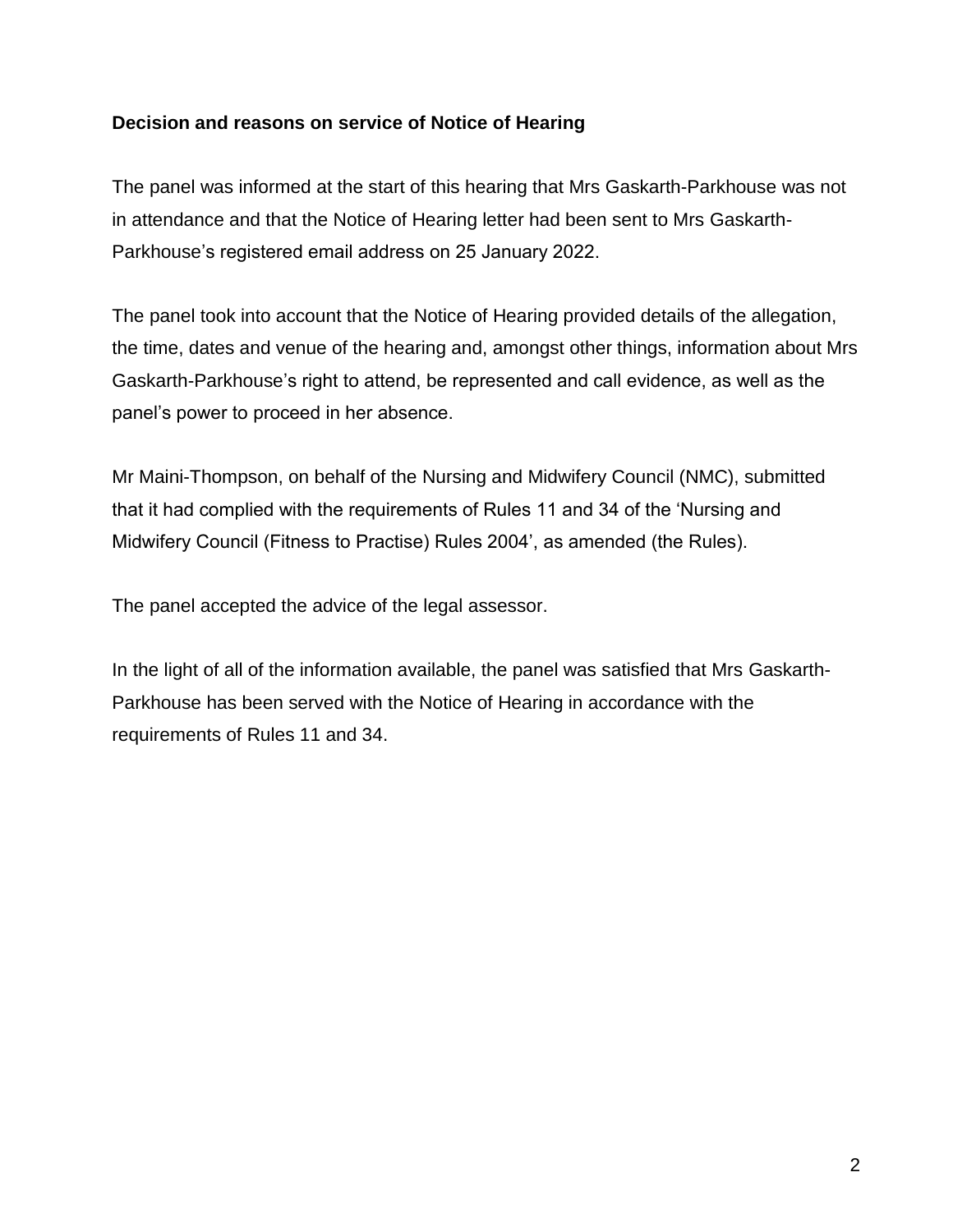#### **Decision and reasons on proceeding in absence**

The panel next considered whether it should proceed in the absence of Mrs Gaskarth-Parkhouse. It had regard to Rule 21 and heard the submissions of Mr Maini-Thompson who invited the panel to continue in the absence of Mrs Gaskarth-Parkhouse. He submitted that Mrs Gaskarth-Parkhouse had voluntarily absented herself.

Mr Maini-Thompson told the panel that the last known communication from Mrs Gaskarth-Parkhouse was an email received on 21 July 2021 and since then there has been no engagement from her.

Mr Maini-Thompson submitted that there had been a lack of engagement from Mrs Gaskarth-Parkhouse with the NMC in relation to these proceedings and, as a consequence, there was no reason to believe that an adjournment would secure her attendance on some future occasion.

The panel accepted the advice of the legal assessor.

The panel noted that its discretionary power to proceed in the absence of a registrant under the provisions of Rule 21 is not absolute and is one that should be exercised *'with the utmost care and caution'* as referred to in the case of *R* v *Jones (Anthony William)* (No.2) [2002] UKHL 5

The panel has decided to proceed in the absence of Mrs Gaskarth-Parkhouse. In reaching this decision, the panel has considered the submissions of Mr Maini-Thompson, and the advice of the legal assessor. It has had particular regard to the factors set out in the decision of *R v Jones* and *General Medical Council v Adeogba* [2016] EWCA Civ 162 and had regard to the overall interests of justice and fairness to all parties. It noted that:

 No application for an adjournment has been made by Mrs Gaskarth-Parkhouse;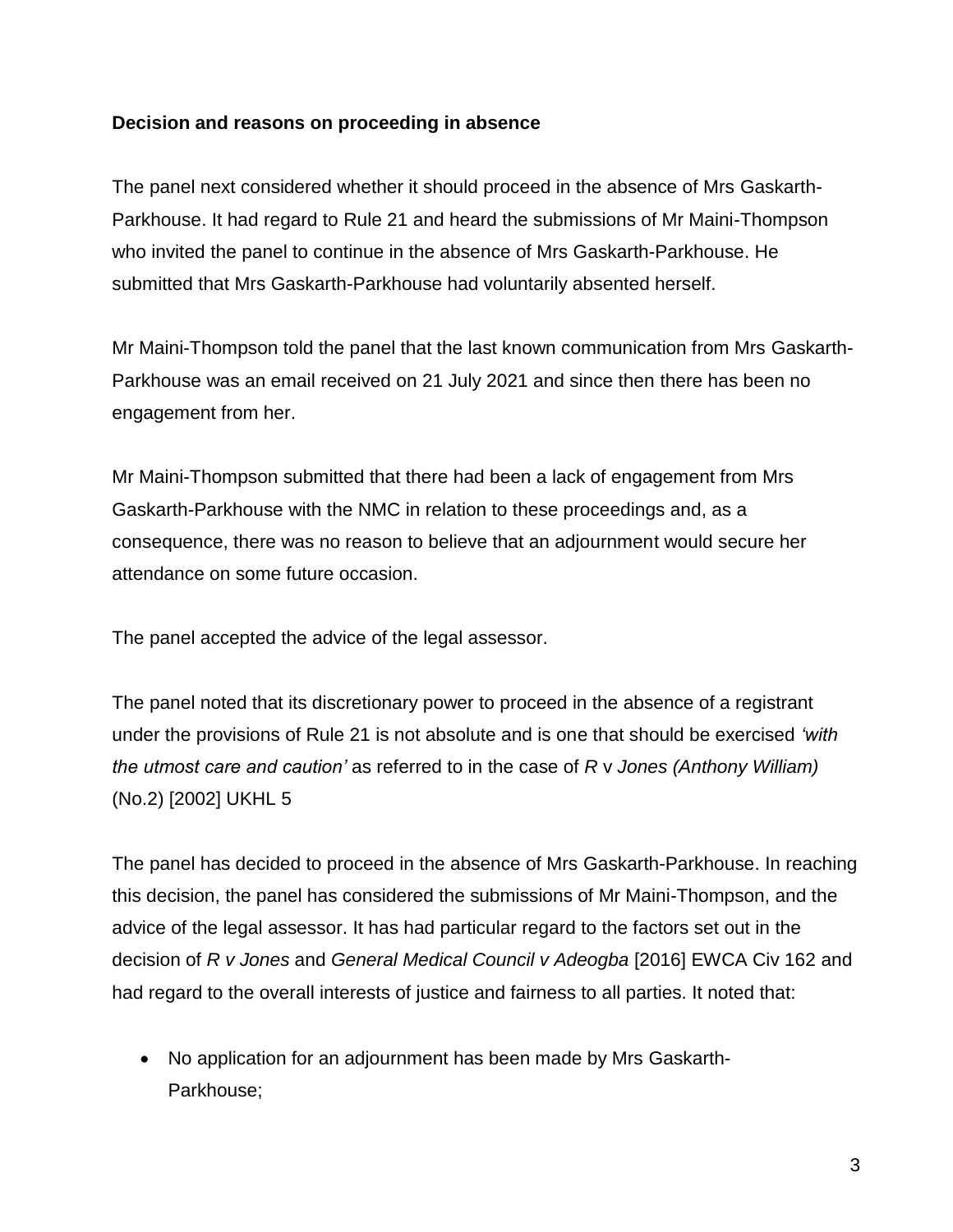- Mrs Gaskarth-Parkhouse has not engaged with the NMC and has not responded to any of the letters sent to her about this hearing;
- Mrs Gaskarth-Parkhouse has not provided the NMC with details of how she may be contacted other than her registered email address;
- There is no reason to suppose that adjourning would secure her attendance at some future date;
- Four witnesses were available to give live evidence and not proceeding may inconvenience the witnesses, their employer and, for those involved in clinical practice, and the clients who need their professional services;
- The charges relate to events that occurred on the night 24 June and morning of 25 June 2019 and further delay may have an adverse effect on the ability of witnesses to recall accurately events;
- There is a strong public interest in the expeditious disposal of the case.

There is some disadvantage to Mrs Gaskarth-Parkhouse in proceeding in her absence. Although the evidence upon which the NMC relies will have been sent to her at her registered address, she has made no response to the allegations. She will not be able to challenge the evidence relied upon by the NMC in person and will not be able to give evidence on her own behalf. However, in the panel's judgement, this can be mitigated. The panel can make allowance for the fact that the NMC's evidence will not be tested by cross-examination and, of its own volition, can explore any inconsistencies in the evidence which it identifies. Furthermore, the limited disadvantage is the consequence of Mrs Gaskarth-Parkhouse's decision to absent herself from the hearing, waive her rights to attend, or be represented, and to not provide evidence or make submissions on her own behalf.

In these circumstances, the panel has decided that it is fair, appropriate and proportionate to proceed in the absence of Mrs Gaskarth-Parkhouse. The panel will draw no adverse inference from Mrs Gaskarth-Parkhouse's absence in its findings of fact.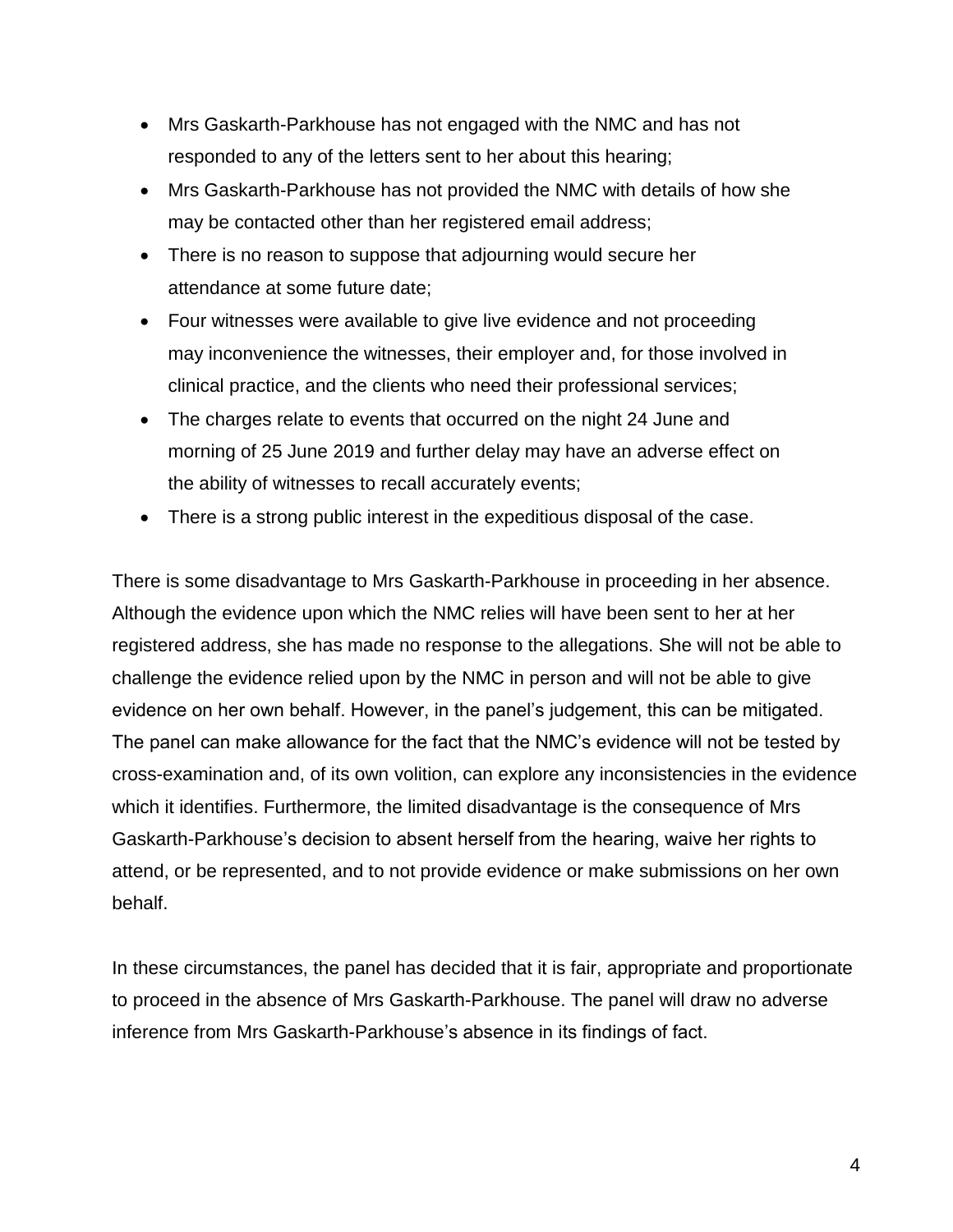### **Details of charges (as amended)**

That you, a registered nurse working on Ward B18 of the Royal Blackburn Hospital on the nightshift of 24-25 June 2019:

- 1) Whilst responsible for the care of Patient D:
	- a) Did not administer IV Flucloxacillin at 12:00am;
	- b) Signed that you had administered the medication when you had not;
	- c) Did not indicate on the record that the signature had been added to the MAR chart retrospectively;

In the alternative:

- d) Did not ensure you had a second checker when administering IV Flucloxacillin at 12am;
- e) Did not attach a label to the saline bag indicating what medication had been added.
- f) Retrospectively signed that you had administered the medication without indicating on the record that the signature had been added to the MAR chart retrospectively;
- 2) Your actions in the following charges set out above were dishonest in that:
	- a. 1(b) and (c) sought to give impression you administered medication when you had not;
	- b. 1(f) sought to conceal the fact you had not signed for the medication at the time you administered it.
- 3) Did not sign that you had administered Patient D's Flucloxacillin at 4:00AM.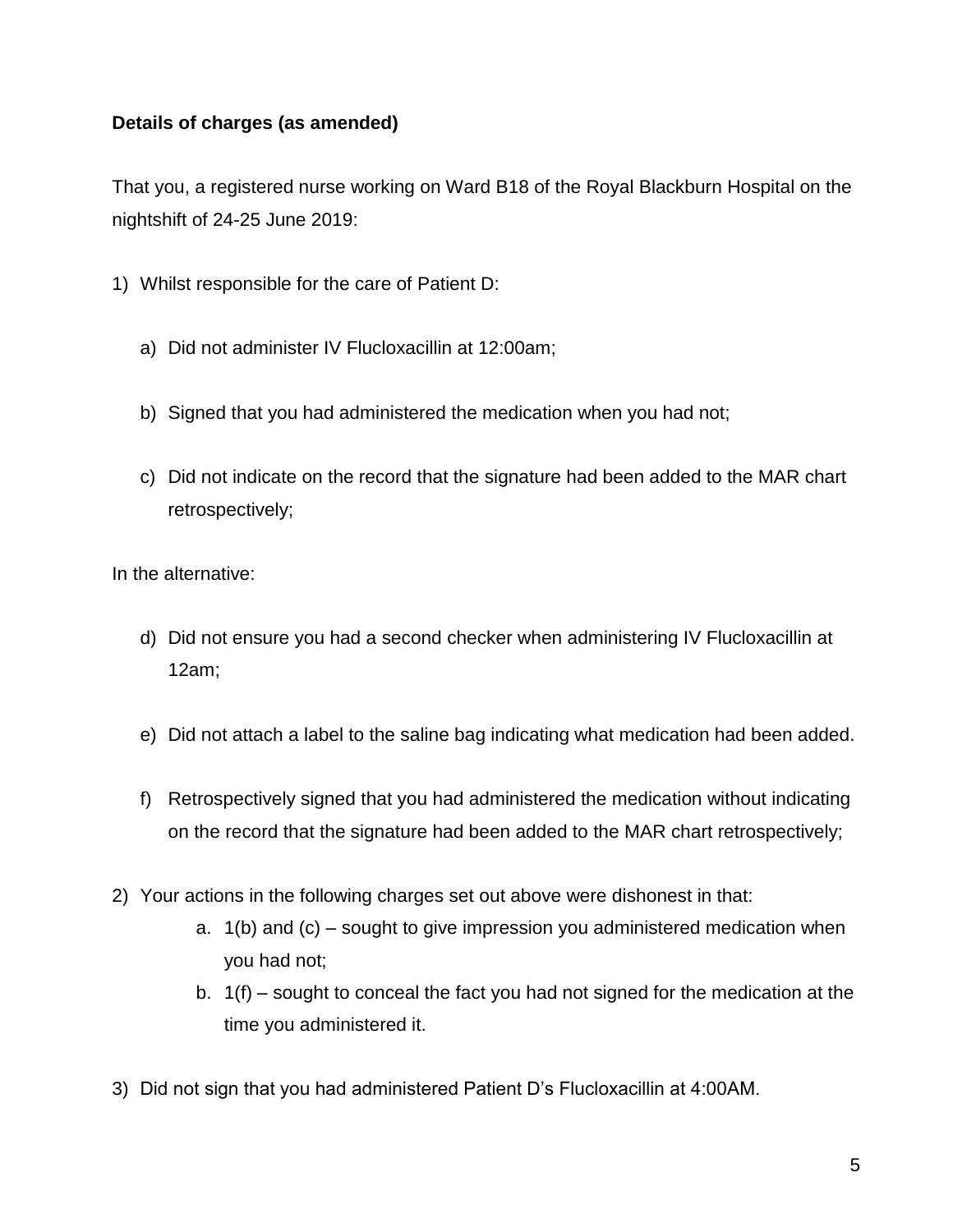- 4) Signed patient C's MAR chart to indicate you had administered Atorvastatin when you had not.
- 5) Your actions in charge 4 above were dishonest in that you intended to create a false impression that you had administered medication when you had not.
- 6) Recorded the following blood glucose reading for Patient A, when you had not taken any blood glucose readings:
	- a. 8.2mmol (bedtime 24/6/2019).
	- b. 8.2mmol (breakfast 25/6/2019).
- 7) Recorded a blood glucose reading for Patient B of 10.2mmol (bedtime 24/6/2019), when you had not taken any blood glucose reading.
- 8) Recorded a blood glucose reading for Patient C of 5.5mmol (breakfast 25/6/2019), when you had not taken any blood glucose reading.
- 9) Your actions in charges 6-8 were dishonest as you intended to give the impression you had taken blood glucose measurements when you had not.

AND in light of the above, your fitness to practise is impaired by reason of your misconduct.

#### **Decision and reasons on application to amend the charge**

The panel heard an application made by Mr Maini-Thompson, on behalf of the NMC, to amend the wording of charges 1(d) and 3.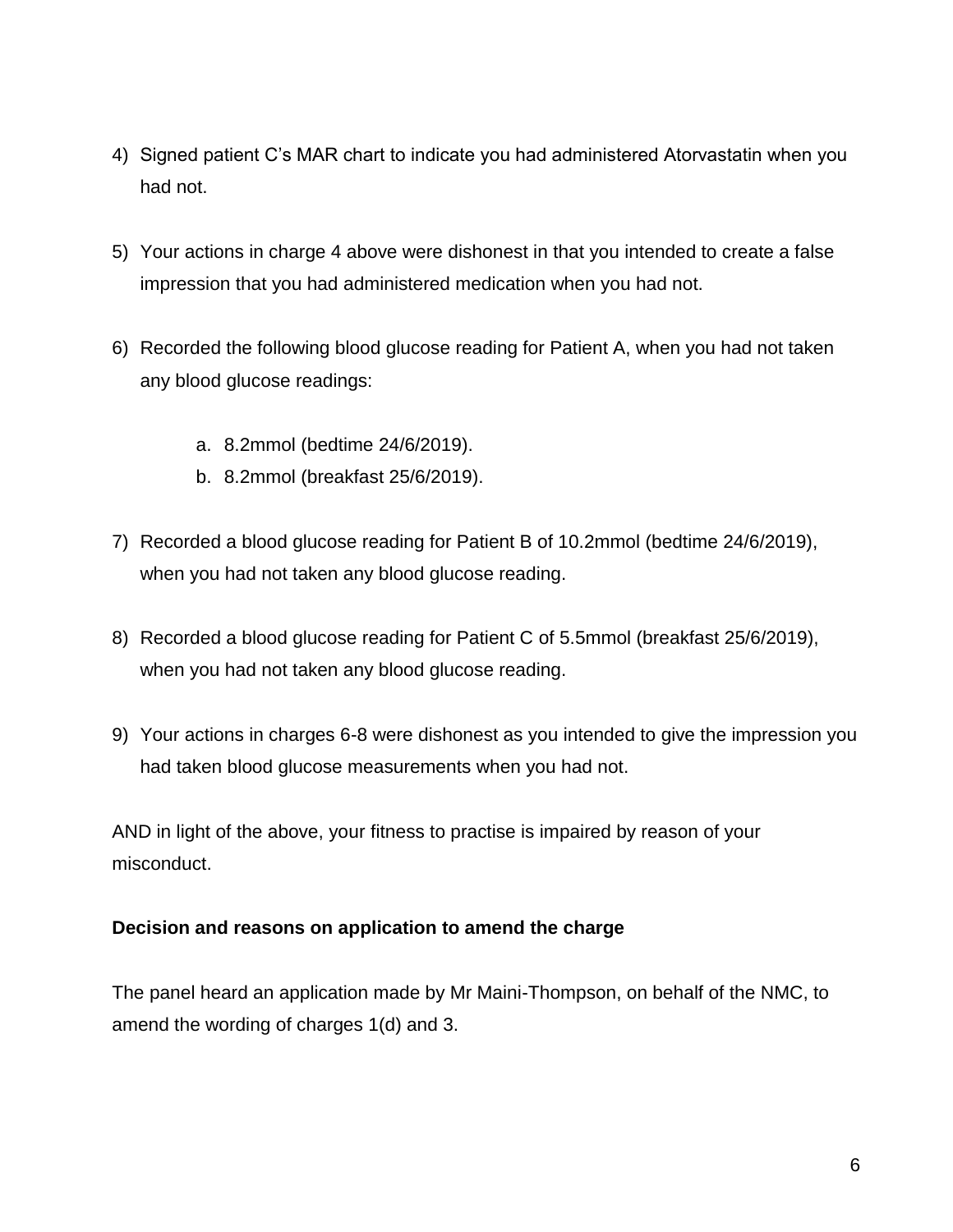The first suggested amendment was to reflect that Mrs Gaskarth-Parkhouse did not ensure she had a second checker when administering IV Flucloxacillin at 12pm. Mr Maini-Thompson suggested that the entry should instead read '12am *instead of 12.00am'* in order to correct this.

The second amendment related to charge 3. Mr Maini-Thompson noted that this was a minor grammatical amendment and proposed that the word *'no'* should be changed to *'not'.*

> 1)d) Did not ensure you had a second checker when administering IV Flucloxacillin at 12pm **12am;**

3) Did no **not** sign that you had administered Patient D's Flucloxacillin at 4:00AM.

The panel accepted the advice of the legal assessor and had regard to Rule 28 of 'Nursing and Midwifery Council (Fitness to Practise) Rules 2004', as amended (the Rules).

The panel was satisfied that the amendments were minor and did not change the nature of the misconduct alleged and would therefore not prejudice Mrs Gaskarth-Parkhouse. The panel therefore accepted the proposed amendments and altered the wording of the charges to provide more clarity.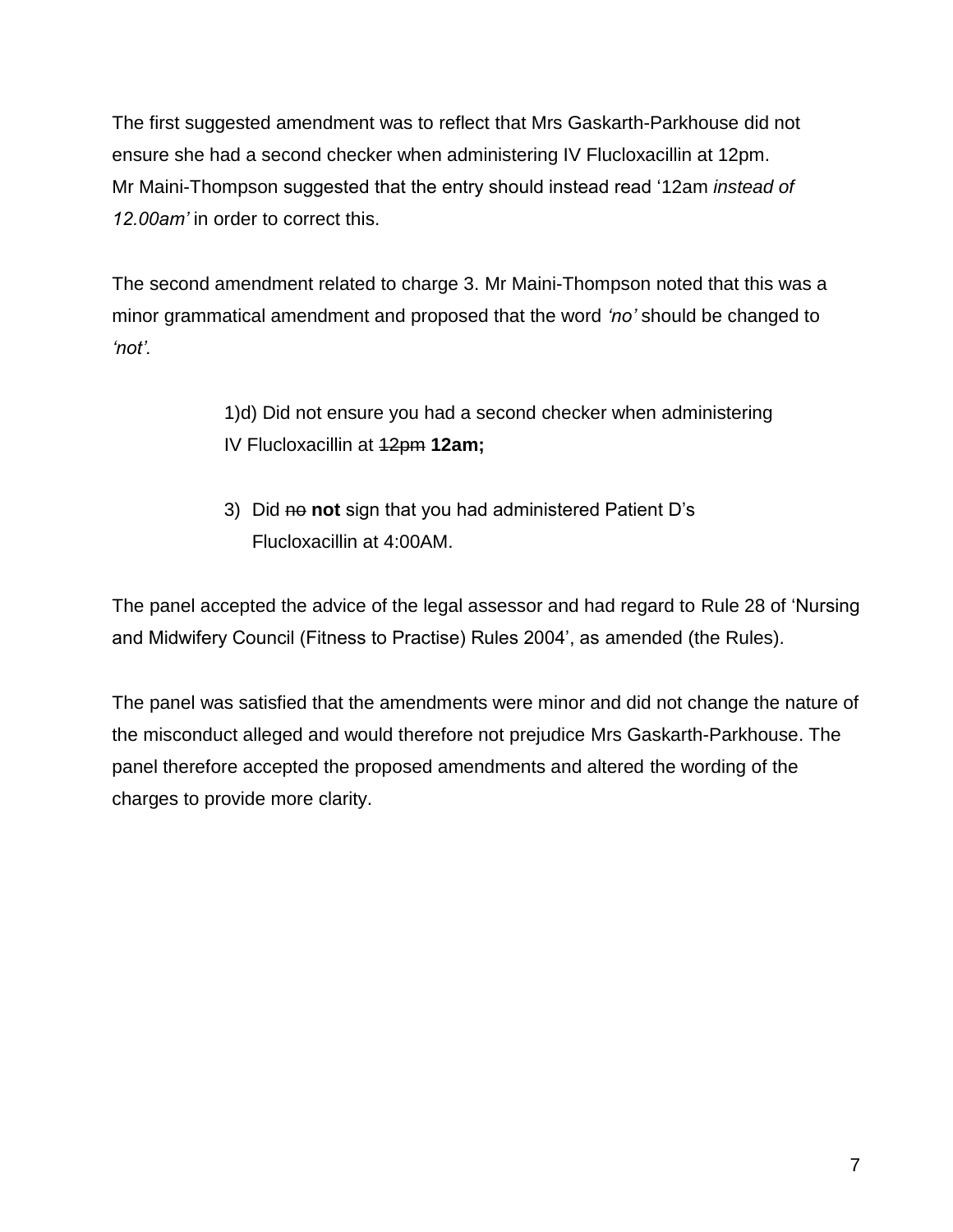#### **Decision and reasons on facts**

In reaching its decisions on the disputed facts, the panel took into account all the oral and documentary evidence in this case together with the submissions made by Mr Maini-Thompson, on behalf of the NMC.

The panel has drawn no adverse inference from the non-attendance of Mr Gaskarth-Parkhouse.

The panel was aware that the burden of proof rests on the NMC, and that the standard of proof is the civil standard, namely the balance of probabilities. This means that a fact will be proved if a panel is satisfied that it is more likely than not that the incident occurred as alleged.

The panel heard live evidence from the following witnesses called on behalf of the NMC:

| Witness 1: | Matron for the Cardiology       |
|------------|---------------------------------|
|            | Department for Ward B18         |
| Witness 2: | Worked for the Cardiology       |
|            | Department for Ward B18 as a    |
|            | <b>Registered Nurse</b>         |
| Witness 3  | Worked for the Cardiology       |
|            |                                 |
|            | Department for Ward B18 as Ward |
|            | Manager                         |
| Witness 4  | Worked for the Cardiology       |
|            | Department for Ward B18 as a    |
|            | <b>Registered Nurse</b>         |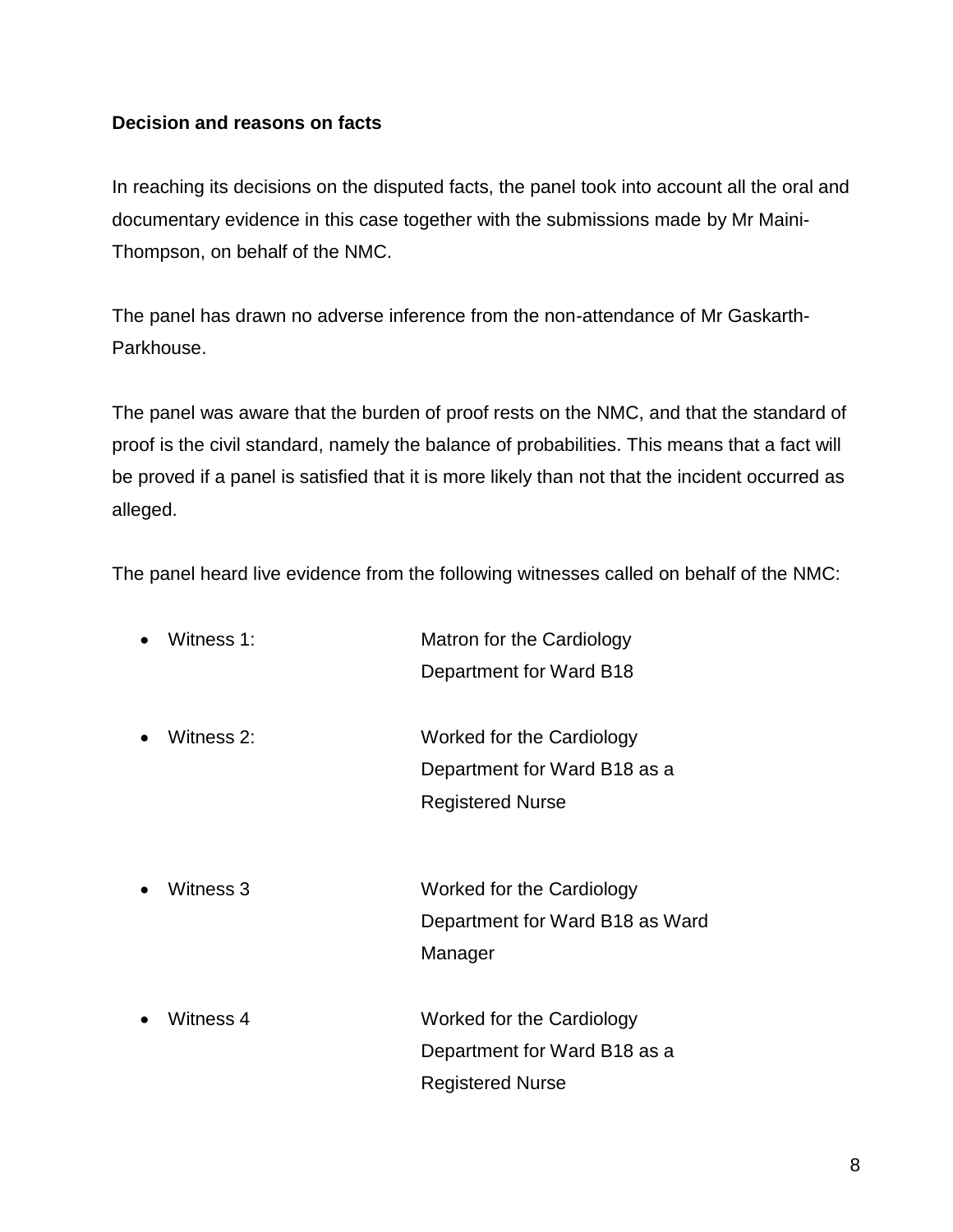### **Background**

The charges arose whilst Mrs Gaskarth-Parkhouse was employed as a registered nurse by HCR Agency. Mrs Gaskarth-Parkhouse started working for HCR Agency (the Agency) in March 2018. On the night shift of 24 and 25 June 2019 it was Mrs Gaskarth-Parkhouse first shift on the Ward, although she had undertaken shifts on other wards at the Hospital since 2018.

The alleged facts and an overview of the evidence, are as follows:

Mrs Gaskarth-Parkhouse was on duty with two permanent members of nursing staff, Witness 2 and Witness 4. At the end of the shift, Witness 2 and Witness 4 reported to Witness 3 that they had concerns about the treatment Mrs Gaskarth-Parkhouse provided to Patients A, B, C and D overnight. Witness 3 reported these concerns to Witness 1 who investigated the alleged concerns.

Before making any findings on the facts, the panel heard and accepted the advice of the legal assessor. It considered the witness and documentary evidence provided by the NMC.

The panel then considered each of the disputed charges and made the following findings.

## **Charge 1)a)**

"That you, a registered nurse working on Ward B18 of the Royal Blackburn Hospital on the nightshift of 24-25 June 2019:

- 1) Whilst responsible for the care of Patient D:
- a) Did not administer IV Flucloxacillin at 12:00am"

#### **This charge is found proved.**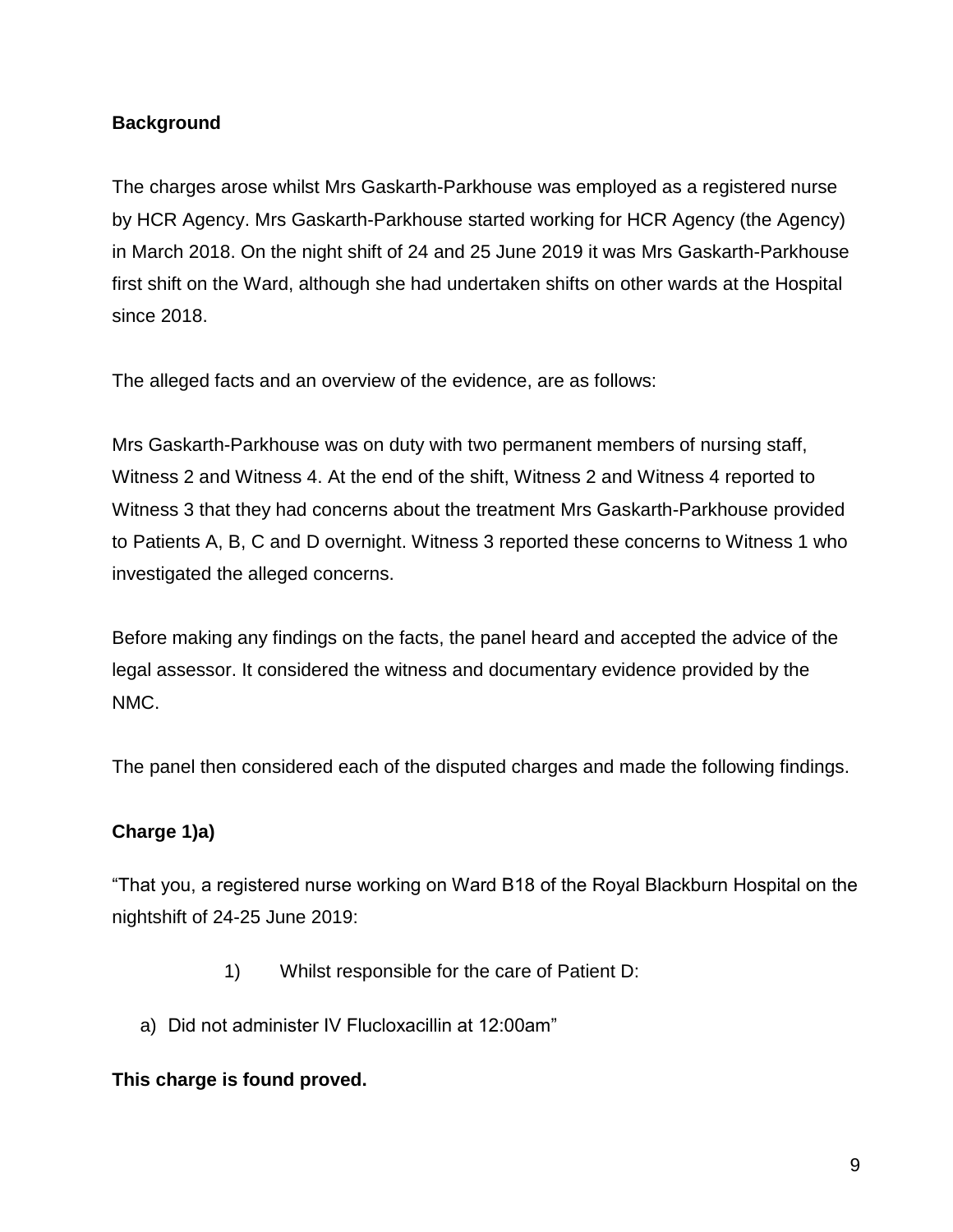In reaching this decision, the panel took into account the evidence and oral evidence of Witness 2 and Witness 4. In addition the panel took into account Patient D's Prescription chart for the time in question.

The panel considered that Mrs Gaskarth-Parkhouse had not administered the midnight dose of Flucloxacillin. Witness 2 was initially alerted to the possible omission of the dose because she had not heard the alarm on the infusion pump. The panel heard from Witness 2 on how the pump system for administration of IV medications works. The alarm on the pump beeps when there are 5 minutes remaining and again when the infusion has completely finished. Witness 2 explained it has to be manually switched off by a nurse. Witness 2 further went onto explain that the alarm regularly woke Patient D on previous occasions. Witness 2 also looked at Patient D's medication chart which was located at the end of the bed and had noted the midnight dose had not been signed for.

The panel considered the witness evidence from Witness 4 who also stated she had not heard Patient D's pump sounding to indicate the completion of the midnight Flucloxacillin infusion which should have been given by Mrs Gaskarth-Parkhouse. Witness 4 stated she was sitting in the nursing station and that she was close enough to Patient D's bed to hear the alarm indicating the end of the infusion.

The panel also explored the likelihood of the midnight dose being given by a different method that would not have required use of the infusion pump. However the panel heard evidence that usual practice in the hospital at the time was to use the pump for administering IV medications. Mrs Gaskarth-Parkhouse did not report that she used an alternative method either when first asked by Witness 2 or in her email of 8 July 2019. Furthermore, it would appear, from Patient D's records, that the infusion pump had been used at 20.30 by Mrs Gaskarth-Parkhouse and the panel considered it highly unlikey a different method of infusion would have been used for the midnight dose.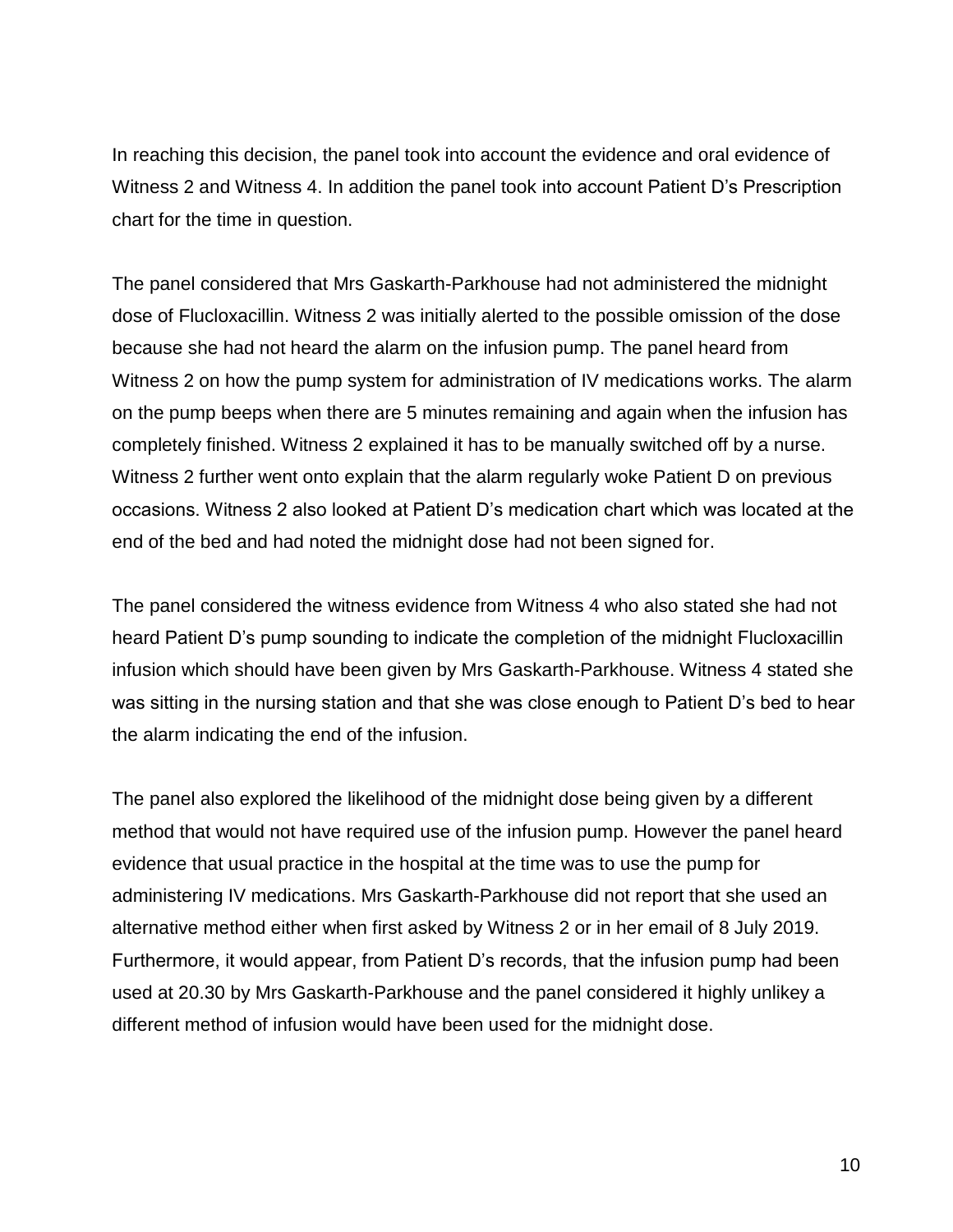The panel therefore concluded that, Mrs Gaskarth-Parkhouse did not administer IV Flucloxacillin at 12:00am to Patient D.

Accordingly, **Charge 1)a)** is found proved.

## **Charge 1)b**

- 1) Whilst responsible for the care of Patient D:
- b) Signed that you had administered the medication when you had not;

### **This charge is found proved.**

In reaching this decision, the panel took into account the documentary evidence and oral evidence of Witness 2.

The panel found that Mrs Gaskarth-Parkhouse did not administer Flucloxacillin, although Mrs Gaskarth-Parkhouse stated she had. It therefore logically followed that Mrs Gaskarth-Parkhouse had signed the MAR chart to indicate she had adminstered Flucloxacillin when she had not done so.

The panel heard evidence from Witness 2 who stated as follows:

"…I took the prescription chart and went into the staff room to find the Registrant and ask her about if she had given the medication. The registrant was sat at the table in the staff room. I showed her the prescription chart then asked her about whether she had given the Flucloxacillin by saying "I am not checking up on you but it's just because I've looked after Patient D before, have you given the 12 o'clock antibiotic?" I cannot remember her precise words but recall that she specifically said she had administered Patient D's Flucloxacillin but had forgotten to sign Patient D's prescription chart for it. The Registrant was adamant that she had given the medication and said this to me clearly.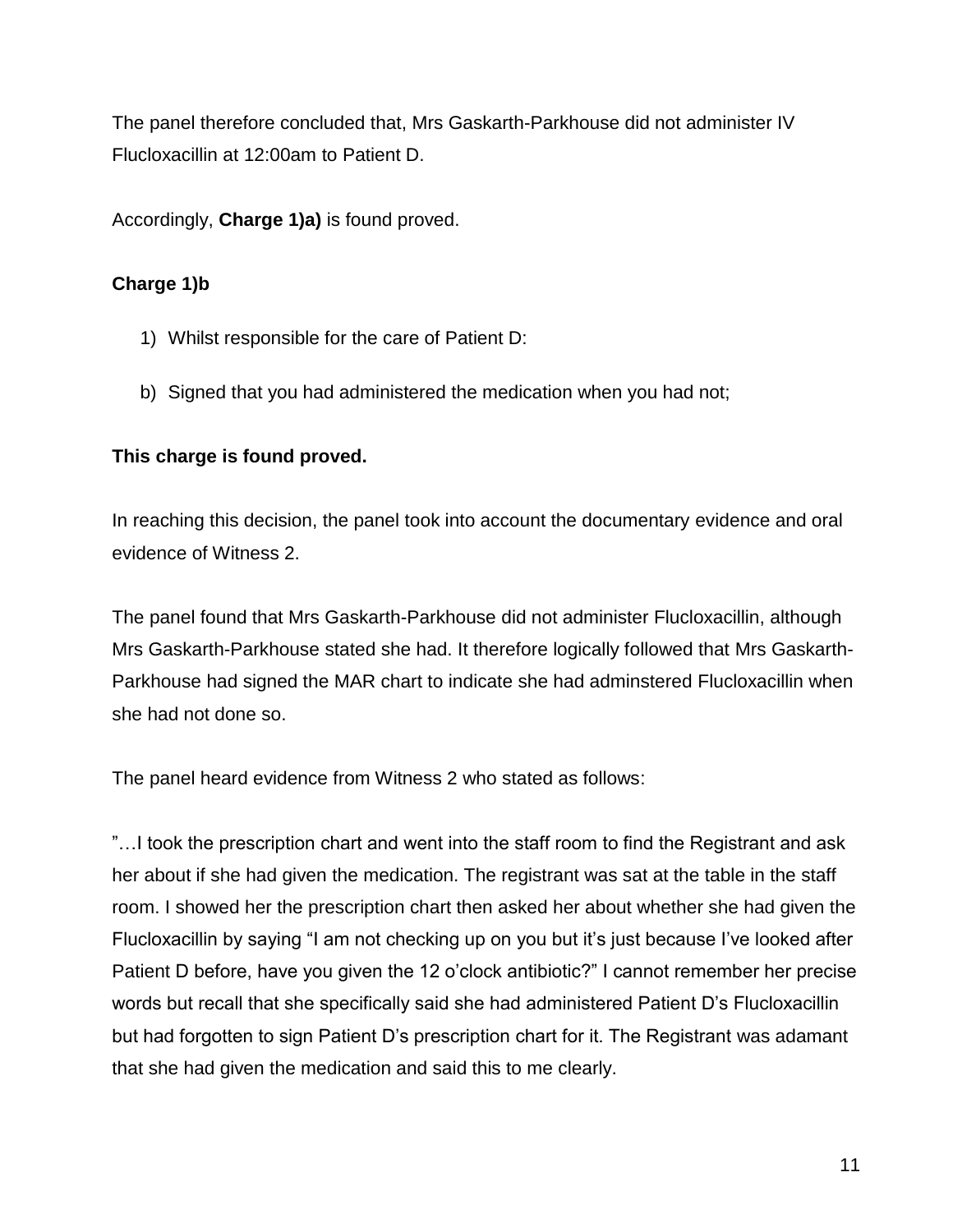I wasn't sure about this so I then challenged the registrant and said "alright ok, who have you got it checked by?" by which I meant, which nurse had she asked to be the second checker when she drew up the medication. I told her that Ms Horlador had said that she had not been asked by the Registrant to be the checker and that I had not done it either. The Registrant said "I've just done it". I took this to indicate that she had not got a second checker. I replied "you know you're meant to get it checked don't you?" and she said "oh yeah but I just put it up because it was running late" which I interpreted to mean she had administered it without a second checker because she was running later then the schedule. I took this response to indicate that she knew I was right, and that she had acted incorrectly. She then signed the prescription chart in front of me…"

Having heard the evidence of Witness 2 the panel concluded that Mrs Gaskarth-Parkhouse had signed to indicate she had adminsitered Flucloxacillin when she had not done so.

Accordingly, **Charge 1)b)** is found proved.

## **Charge 1)c**

- 1) Whilst responsible for the care of Patient D:
- c) Did not indicate on the record that the signature had been added to the MAR chart retrospectively;

## **This charge is found proved.**

In reaching this decision, the panel took into account the documentary evidence, oral evidence of Witness 2 and the medical records for Patient D.

The panel found that Mrs Gaskarth-Parkhouse did not indicate in Patient D's record that the signature on the MAR chart, referred to Witness 2's evidence, had been added retrospectively.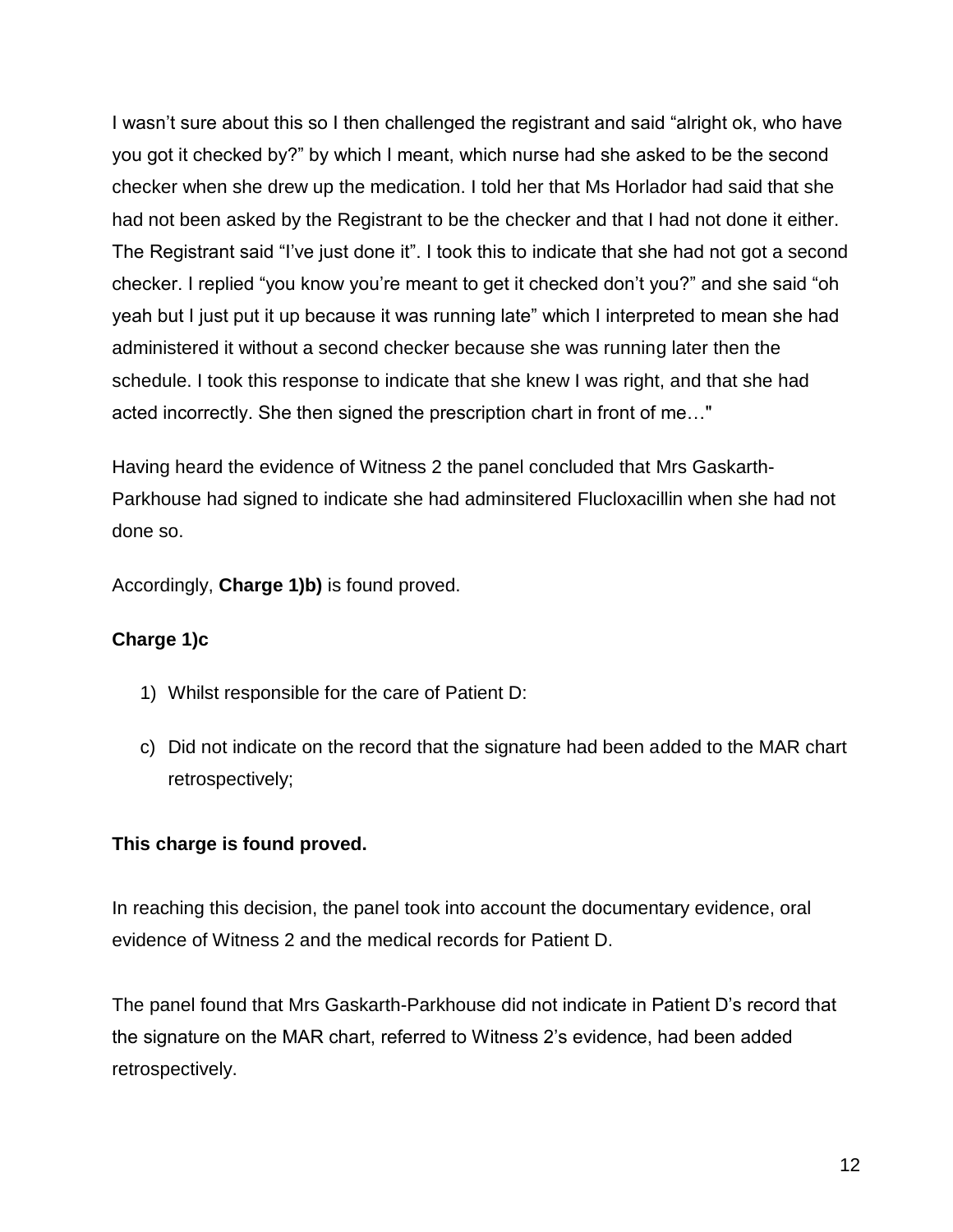The panel accepted the evidence of Witness 2 who stated that when signing retrospectively, this should be noted on the patient's notes or MAR charts.

Accordingly, **Charge 1)c)** is found proved.

**Charges 1)d)-f)** were not proved having been charged in the alternative to **1)a)-c).**

### **Charge 2)a**

- 2 a) Your actions in the following charges set out above were dishonest in that:
	- a. 1(b) and (c) sought to give impression you administered medication when you had not;

## **This charge is found proved.**

In reaching this decision, the panel took into account the written evidence and oral evidence of Witness 2 and Witness 4.

The panel found that Mrs Gaskarth-Parkhouse had been dishonest as she signed the chart to indicate that she had administered Flucloxacillin to Patient D at midnight when she had not. The panel was of the view that this was a deliberate act designed to give the impression that the medication had been given when it had not. There is no evidence before the panel to indicate Mrs Gaskarth-Parkhouse's actions amounted to a careless mistake. In addition Mrs Gaskarth-Parkhouse's failure to retrospectively mark her signature on the MAR chart was also evidence of a dishonest intent to conceal her omission.

The panel therefore concluded that, Mrs Gaskarth-Parkhouse actions set out in 1)b) and 1)c) were dishonest as they sought to give the impression she had administered medication when she had not.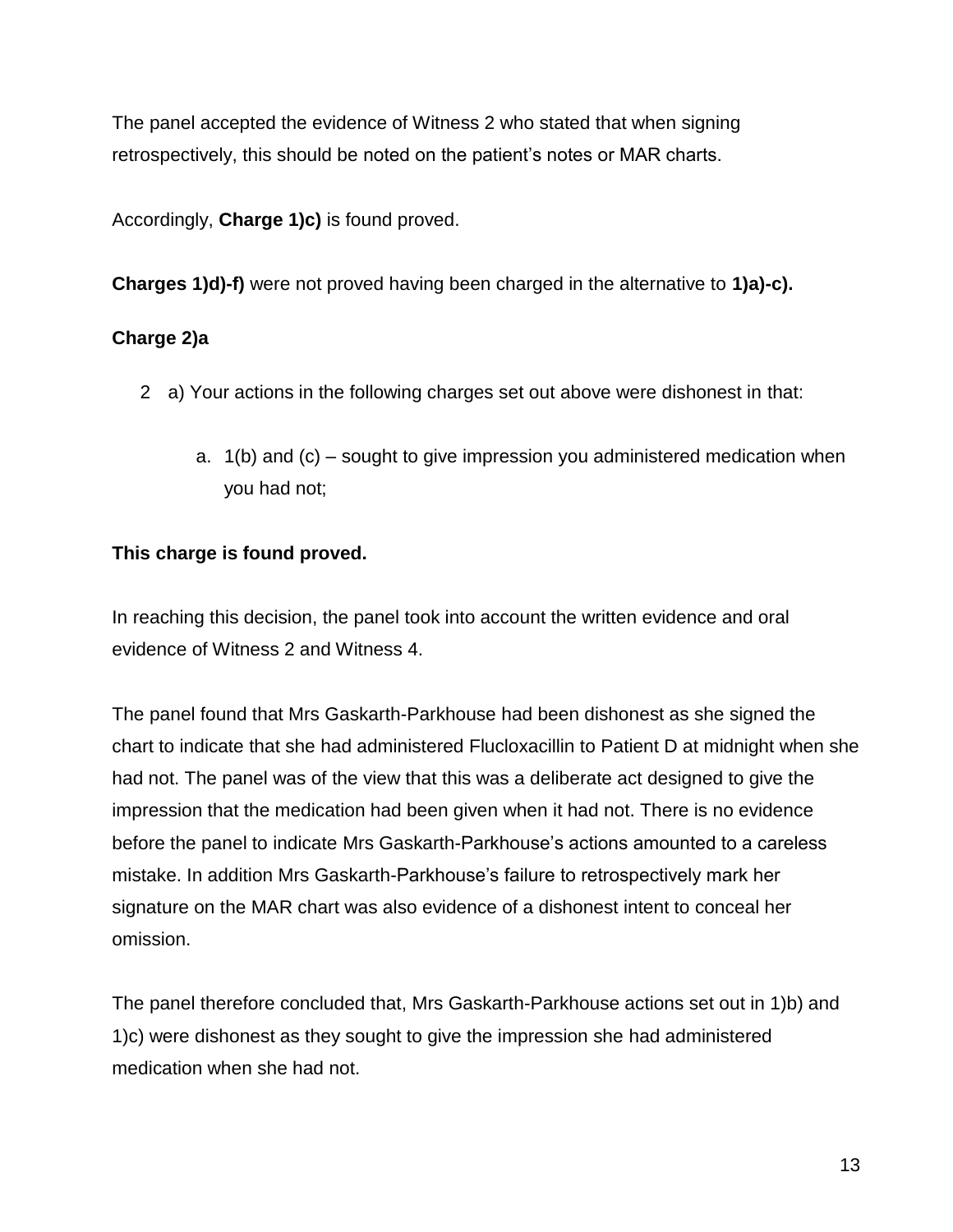Accordingly, **Charge 2)a)** is found proved.

## **Charge 2)b)**

Accordingly, the panel found this charge was not found proved as **Charge 1)f)** was not found proved.

### **Charge 3)**

3. Did not sign that you had administered Patient D's Flucloxacillin at 4:00AM.

### **This charge is found proved.**

In reaching this decision, the panel took into account the written evidence in the exhibit bundle and the evidence from Witness 2.

The panel accepted the evidence of Witness 2 that there was no signature recorded by Mrs Gaskarth-Parkhouse on Patient D's MAR chart in relation to the 4:00AM dose of Flucloxacillin. Witness 2 gave evidence that she was confident that Patient D received the medication dose, as she was the second checker, and that Mrs Gaskarth-Parkhouse had not signed for this dose.

Accordingly, the panel found **Charge 3** proved.

## **Charge 4)**

4) Signed patient C's MAR chart to indicate you had administered Atorvastatin when you had not.

## **This charge is found proved.**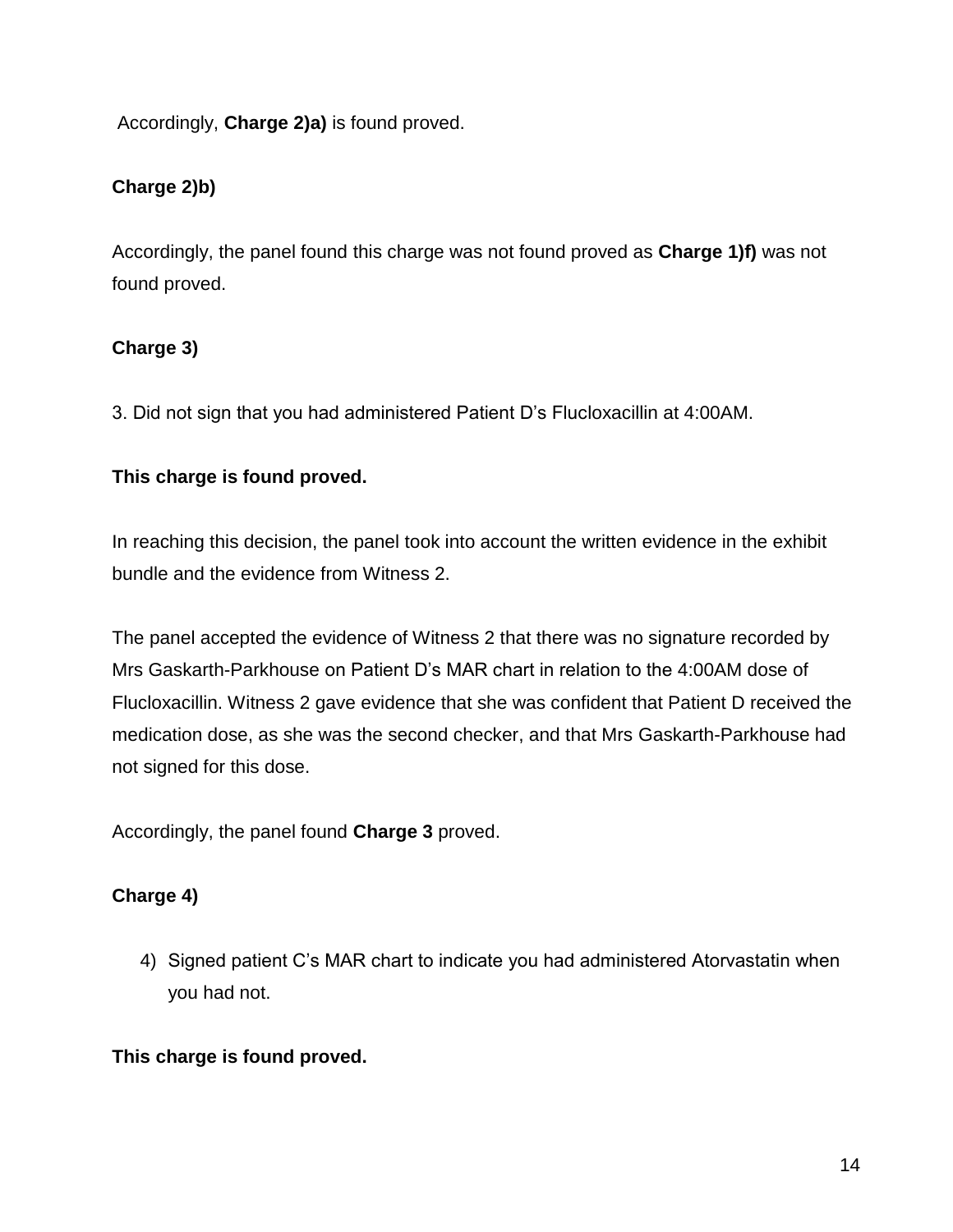In reaching this decision, the panel took into account the written evidence and oral evidence of Witness 3.

The panel noted the email, from Mrs Gaskarth-Parkhouse dated on 8 July 2019, duing the Trust investigation, her comment that "…I did the medication round and instructed and gave out tablets to my allocates patients, one gentlemen had refusing his statin which I didn't give I must of signed my intials instead of the code number…"

The panel further noted evidence from Witness 3 who stated in her oral evidence that Patient C had refused the Atorvastatin due to side effects and was waiting for this medication to be reviewed by the consultant. Witness 3 had no reason to believe Patient C was confused.

When considering all the evidence the panel concluded Mrs Gaskarth-Parkhouse had adminstered medication when she had not.

Accordingly, the panel found **Charge 4** proved.

## **Charge 5)**

No evidence was presented by the NMC and this charge was not found proved.

## **Charge 6)**

- 6) Recorded the following blood glucose reading for Patient A, when you had not taken any blood glucose readings:
	- a. 8.2mmol (bedtime 24/6/2019),
	- b. 8.2mmol (breakfast 25/6/2019)

#### **This charge is found proved.**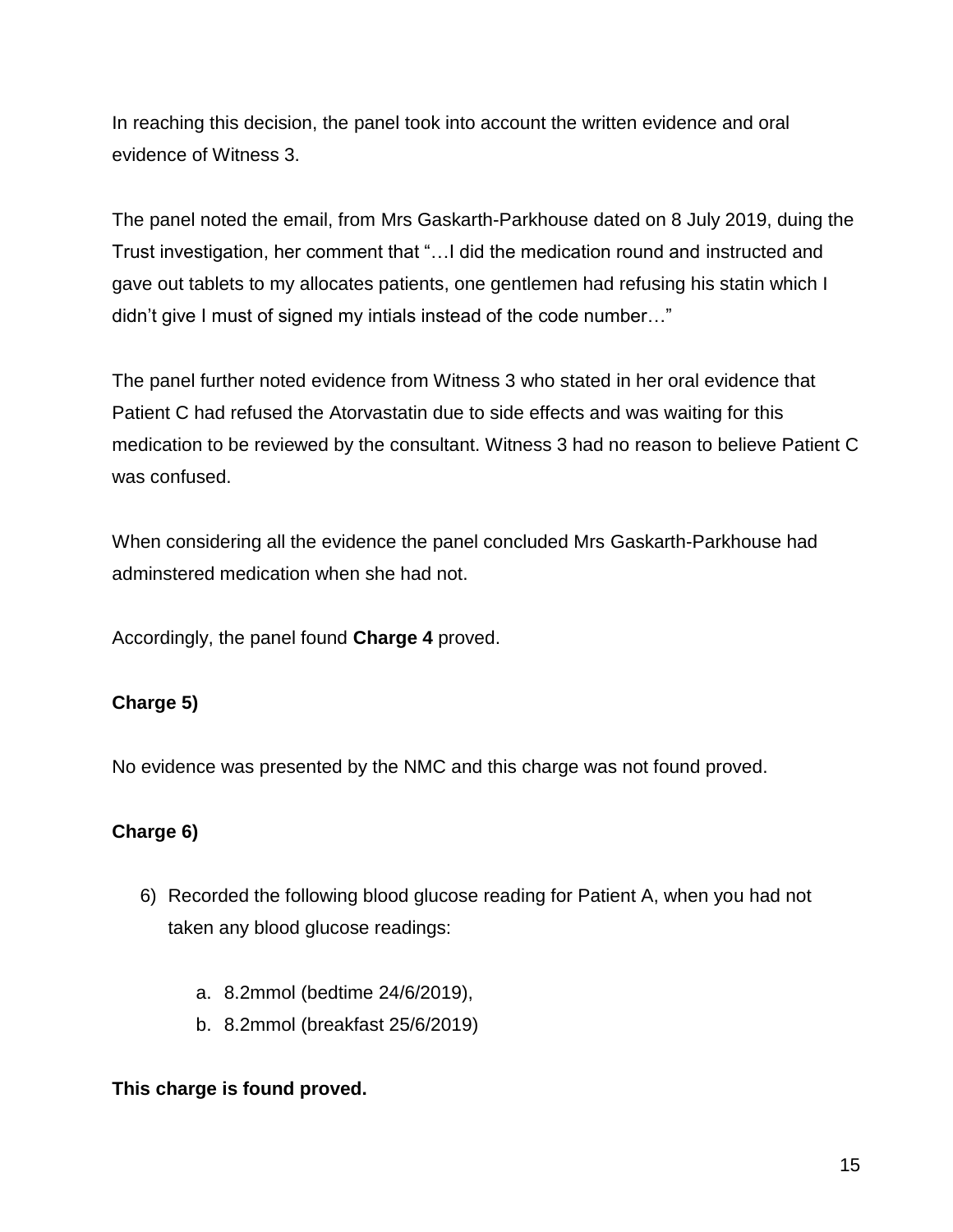In reaching this decision, the panel took into account the documentary evidence and oral evidence of Witness 1, 2 and 3. In particular the panel took into account the recorded blood sugar readings in relation to Patient A.

The panel heard evidence from Witness 2 that Mrs Gaskarth-Parkhouse borrowed Witness 2's barcode so she could use the glucometer. In her evidence Witness 2 stated:

"…The registrant approached me towards the end of the night shift on 25 June 2019 to ask for my barcode, which would be needed to use the glucometer. I gave her my badge with my barcode on it..."

Mrs Gaskarth-Parkhouse also confirmed this in her second response to the hospital in her email dated on 8 July 2021 where she stated:

"…I did check blood sugar and did these by using a staff members ID badge the one in the morning I did after calibrating the machines which I did take a while…"

The panel heard evidence that the barcode was required in order to use the glucometer but no readings were recorded for Patients A, B and C on any of the machines during that shift. In her evidence Witness 1 stated:

"…The Registrant recorded the following blood glucose readings on paper for Patients A, B and C. Patient A (Exhibit KC12): 8.2mmol (bedtime 24/6/2019), 8.2mmol (breakfast 25/6/2019)…"

Witness 1 also added in her evidence:

"…As the electronic recordings did not show any evidence of any blood glucose readings having been taken on the shift for these particular patients, I asked for the full report of all of the blood glucose readings taken for the shift in case there had been a technical error. I was sent a spreadsheet from the Point of Care team…"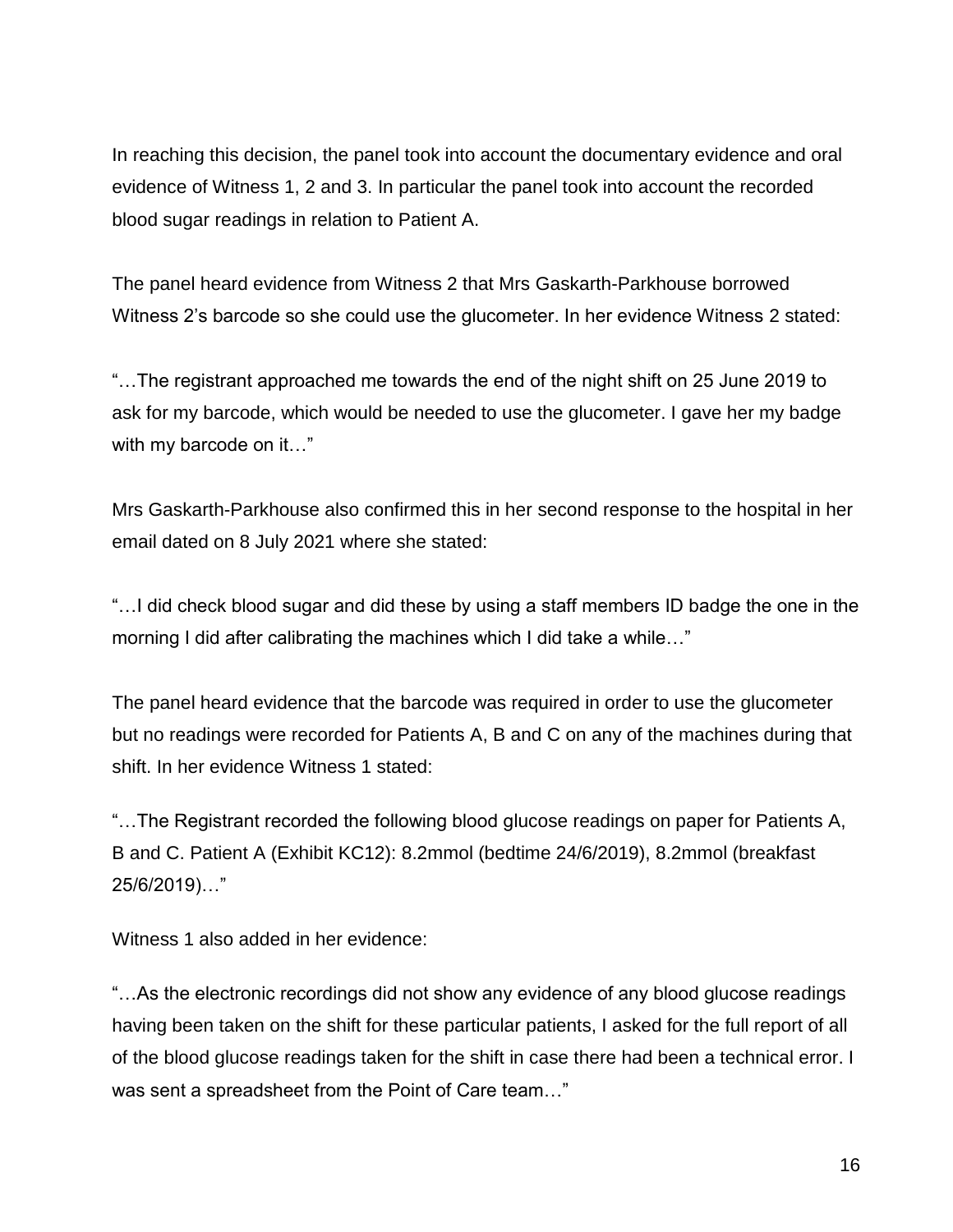In relation to the response made by Mrs Gaskarth-Parkhouse in her email dated 8 July 2019 Witness 1 gave evidence as follows:

"…She said that she had recalibrated the machine which took a while but was successful. However, if the machine had been recalibrated this would have shown up on the records and this was not present in the report I attach as **Exhibit KC22** above…"

The panel further noted the oral evidence of Witness 3 who stated that:

"…It was clear that the registrant had not taken the three patients' blood glucose using the machine, as no records of these readings were found in the readings and therefore, the recordings in their charts were not accurate. The only way to check blood glucose is by using the glucose machine, so it appeared to me that the recordings were written manually by the registrant in the patient charts were made up and not from readings taken by the machine. Recordings from the machine are also written manually as when the you [sic] check blood glucose the result is instant, so that then is noted on the blood glucose chart, and only when the machine is docked back in the docking station does the result go onto the electronic system…"

The panel took account of the evidence from the witnesses that Patient A, B and C did not have their own personal glucometers and therefore were unable to provide any personal readings.

After taking this evidence into account the panel concluded that it was more likely than not that the registrant had recorded blood glucose readings for Patient A when she had not taken any blood glucose readings.

#### **Charge 7)**

7) Recorded a blood glucose reading for Patient B of 10.2mmol (bedtime 24/6/2019), when you had not taken any blood glucose reading.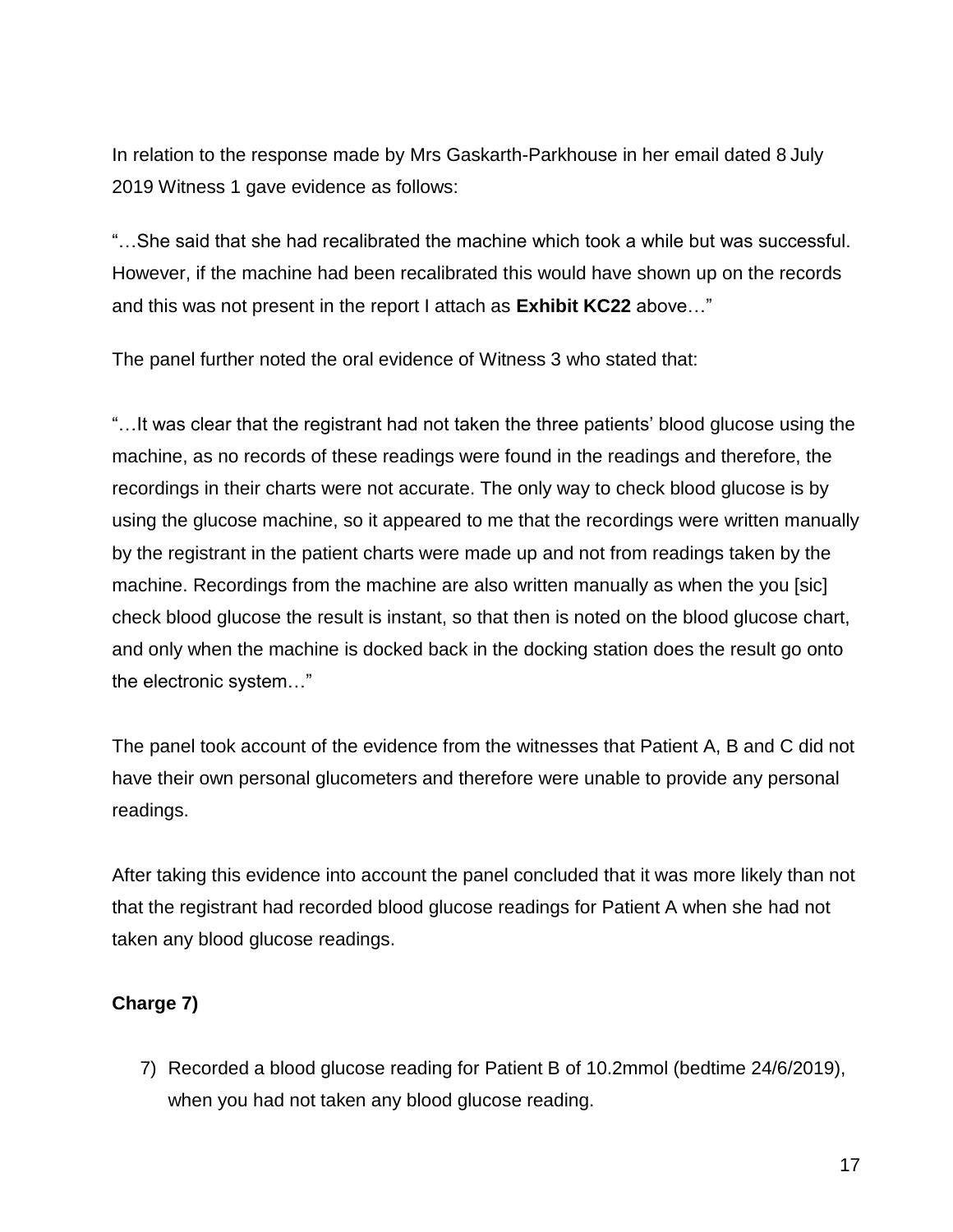### **This charge is found proved.**

In reaching this decision, the panel took into account the documentary evidence and oral evidence of Witness 1, 2 and 3. In particular the panel took into account the recorded blood sugar readings in relation to Patient B.

In reaching this decision, the panel took account of the same evidence as noted in charge 6. After taking this evidence into account the panel concluded that it was more likely than not that the registrant had recorded a blood glucose reading for Patient B when she had not taken a blood glucose reading.

## **Charge 8)**

8) Recorded a blood glucose reading for Patient C of 5.5mmol (breakfast 25/6/2019), when you had not taken any blood glucose reading.

#### **This charge is found proved.**

In reaching this decision, the panel took into account the documentary evidence and oral evidence of Witness 1, 2 and 3. In particular the panel took into account the recorded blood sugar readings in relation to Patient C.

In reaching this decision, the panel took account of the same evidence as noted in charge 6. After taking this evidence into account the panel concluded that it was more likely than not that the registrant had recorded a blood glucose reading for Patient C when she had not taken a blood glucose reading.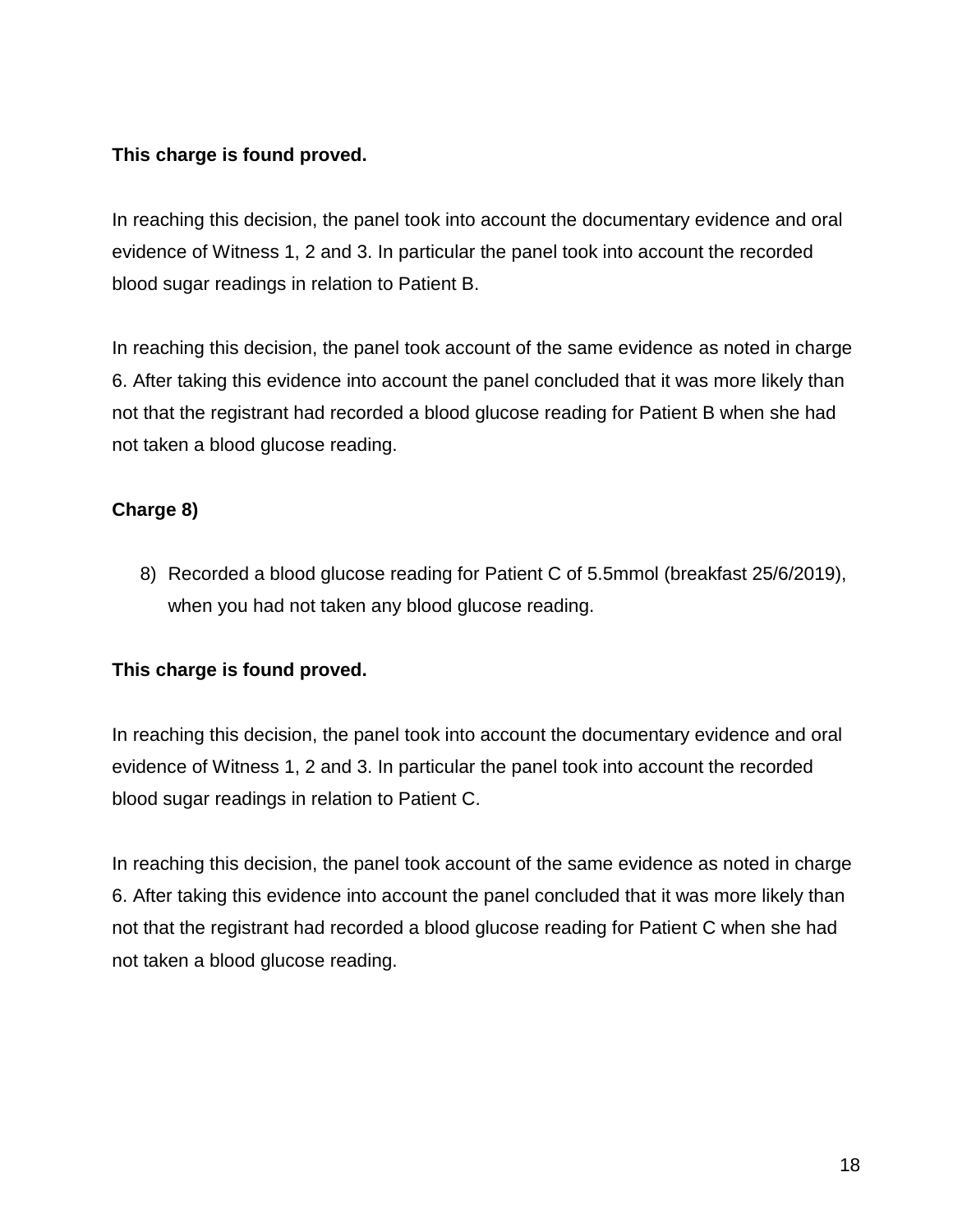### **Charge 9)**

9) Your actions in charges 6-8 were dishonest as you intended to give the impression you had taken blood glucose measurements when you had not.

### **This charge is found proved.**

In considering this charge the panel took account of its findings that the blood sugar readings have been falsified on four occasions involving three patients in Mrs Gaskarth-Parkhouse's care. The panel had no evidence before it to show that Mrs Gaskarth-Parkhouse's actions were the result of careless mistakes or made in error. The panel found these actions to be dishonest as they were a deliberate attempt to create the impression that she had taken blood sugar readings when she had not done so.

#### **Fitness to practise**

Having reached its determination on the facts of this case, the panel then moved on to consider, whether the facts found proved amount to misconduct and, if so, whether Mrs Gaskarth-Parkhouse's fitness to practise is currently impaired. There is no statutory definition of fitness to practise. However, the NMC has defined fitness to practise as a registrant's suitability to remain on the register unrestricted.

The panel, in reaching its decision, has recognised its statutory duty to protect the public and maintain public confidence in the profession. Further, it bore in mind that there is no burden or standard of proof at this stage and it has therefore exercised its own professional judgement.

The panel adopted a two-stage process in its consideration. First, the panel must determine whether the facts found proved amount to misconduct. Secondly, only if the facts found proved amount to misconduct, the panel must decide whether, in all the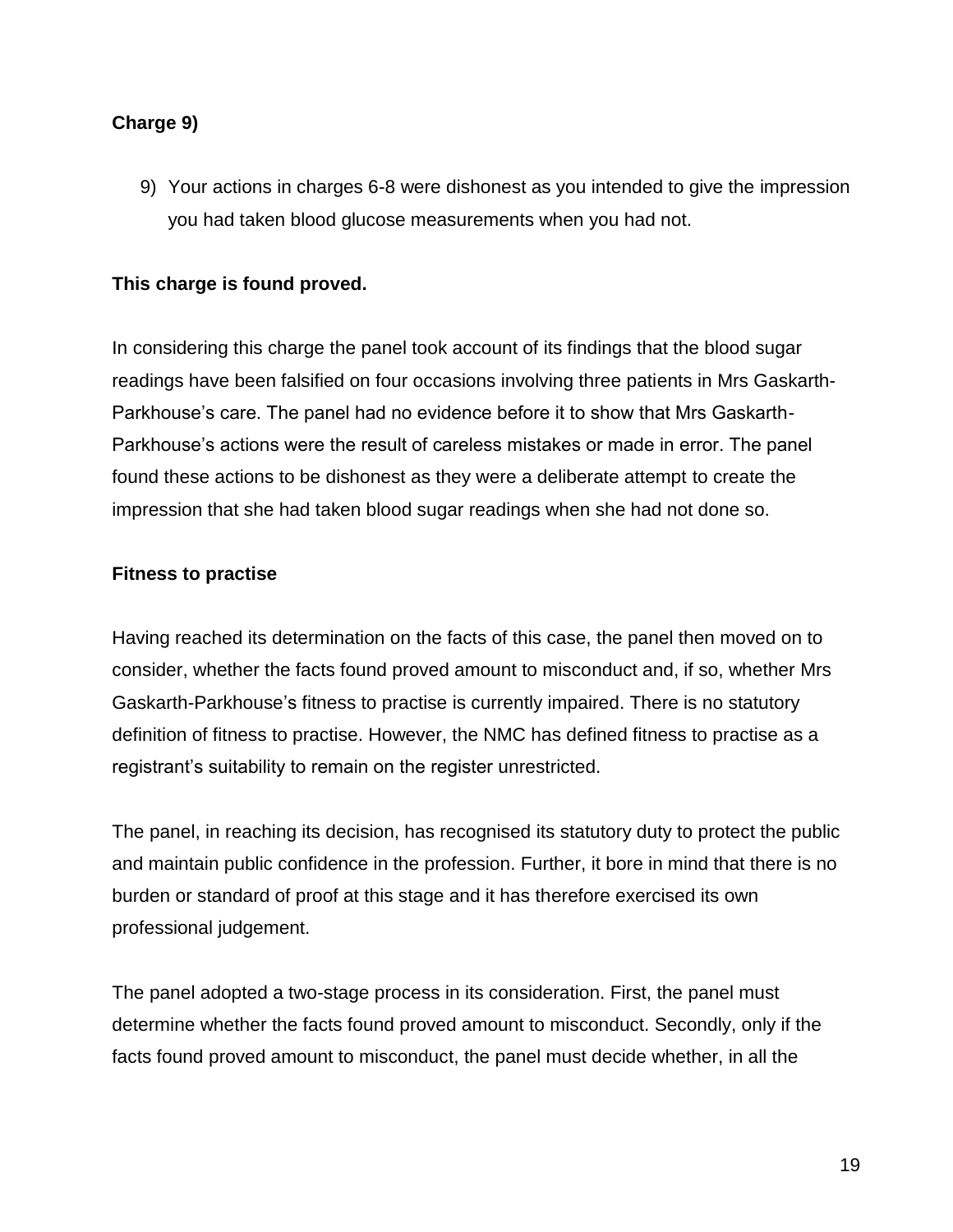circumstances, Mrs Gaskarth-Parkhouse's fitness to practise is currently impaired as a result of that misconduct.

#### **Submissions on misconduct and impairment**

In coming to its decision, the panel had regard to the case of *Roylance v General Medical Council (No. 2)* [2000] 1 AC 311 which defines misconduct as a *'word of general effect, involving some act or omission which falls short of what would be proper in the circumstances.*

Mr Maini-Thompson invited the panel to take the view that the facts found proved amounted to misconduct. He referred the panel to the terms of 'The Code: Professional standards of practice and behaviour for nurses and midwives 2015' (the Code) and submitted the NMC say Mrs Gaskarth-Parkhouse's actions amounted to breaches of the Code and fell short of the standards expected of a registered nurse.

Mr Maini-Thompson submitted as follows:

- 1. The NMC submits that by reason of her misconduct, the Registrant's fitness to practice is impaired. The Registrant's conduct was dishonest and placed vulnerable patients at risk of harm. It would place others at risk of harm if repeated.
- 2. The NMC submits that, as a registered nurse, the Registrant is currently a risk to the health, safety or wellbeing of the public. It is submitted that by reason of her misconduct, her continued practice would diminish public confidence and professional standards.
- 3. The NMC submits the Registrant has broken Rule 20 of the Code of Conduct in respect of Patients A, B, C and D – on account of the fact that the Registrant sought to give the impression that she had discharged her professional duties when in fact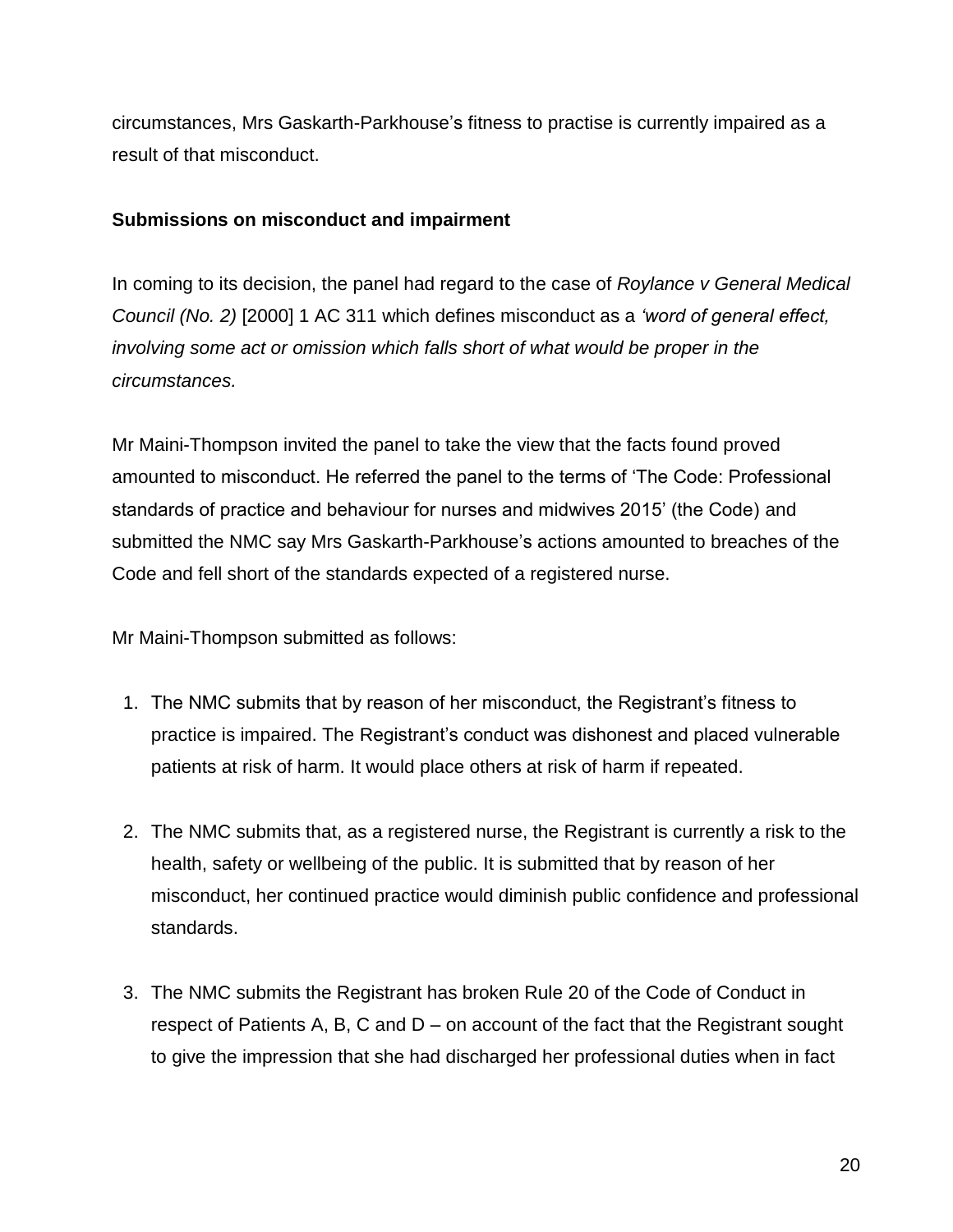she had not.

### **Rule 20 Uphold the reputation of your profession at all times**

#### To achieve this, you must:

*20.1 keep to and uphold the standards and values set out in the Code 20.2 act with honesty and integrity at all times, treating people fairly and without discrimination, bullying or harassment.*

- 4. With the panel having found charges 1a, 1b, 1c, 2a, 6, 7, 8 and 9 proven, it is submitted the Registrant failed to act with integrity and honesty at all times.
- 5. It is submitted that the Registrant has broken Rule 10 of the Code of Conduct in respect of Patients A, B, C and D – on account of the fact that the Registrant did not take accurate and contemporaneous records.

#### **Rule 10 Keep clear and accurate records relevant to your practice**

#### To achieve this, you must:

10.1 complete records at the time or as soon as possible after an event, recording if *the notes are written some time after the event*

*10.2 identify any risks or problems that have arisen and the steps taken to deal with them, so that colleagues who use the records have all the information they need 10.3 complete records accurately and without any falsification, taking immediate and appropriate action if you become aware that someone has not kept to these requirements*

6. With the panel having found Charges 1b, 1c, 3, 4, 6, 7, 8 and 9 proven, it is submitted the Registrant failed to keep clear and accurate records at all times and she failed to complete records without any falsification.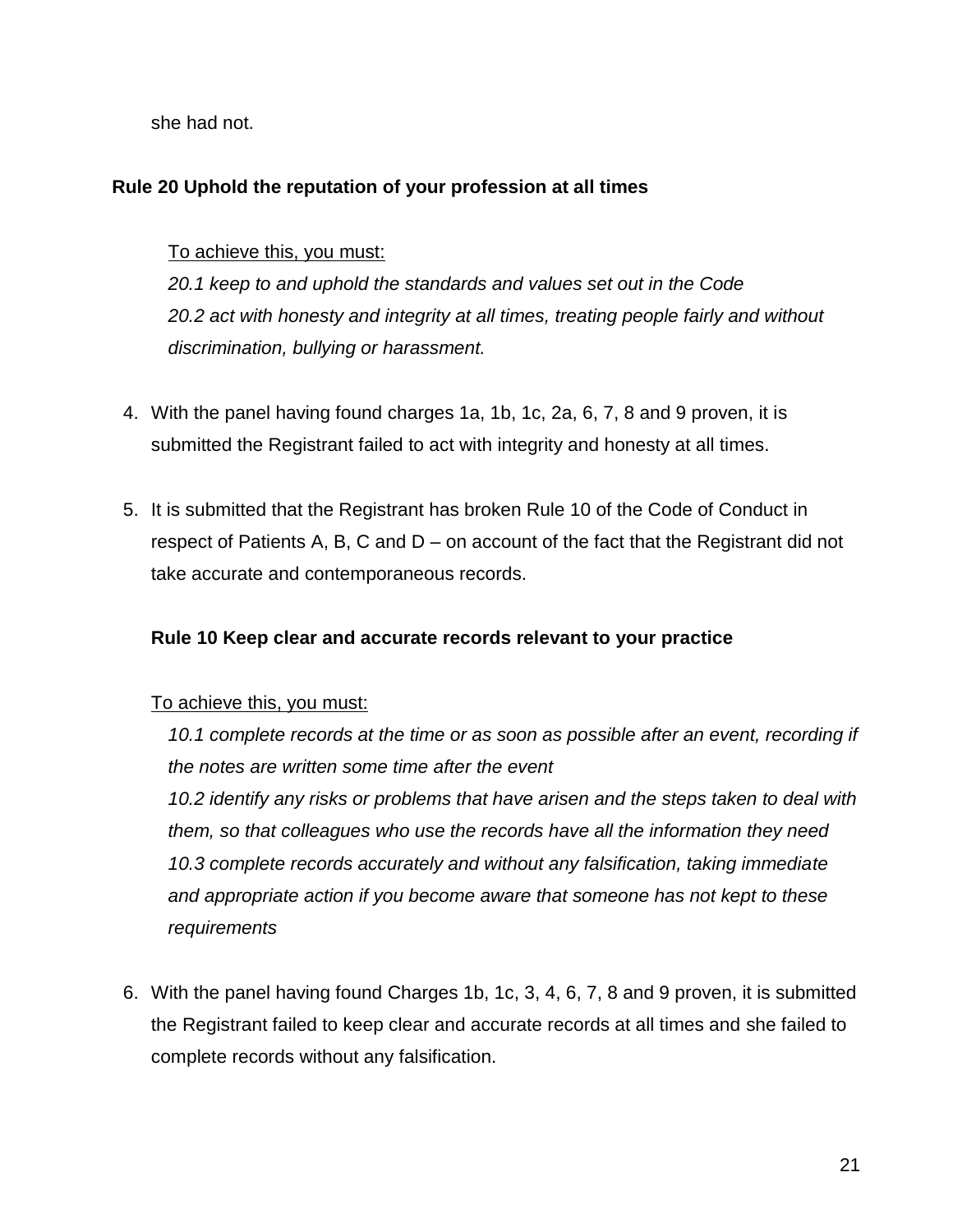- 7. It is submitted that there are three aggravating factors in this case:
	- a. First, the Registrant engaged in multiple acts of dishonest record keeping in a single shift to cover up clinical failings and/or omissions in respect of several patients.
	- b. Second, the Registrant has shown no insight into significant areas of concern in the case. This is demonstrated by the vague nature of her reflections during the local investigation.
	- c. Third, the Registrant did not provide a reflective statement or response to the NMC.
- 8. There is further no evidence of any remediation on the part of the Registrant.
- 9. The Registrant admitted to her error in documenting that Patient C received his statin (Charge 4).
- 10.The NMC notes that the employment status of the Registrant is currently unknown.

The panel accepted the advice of the legal assessor.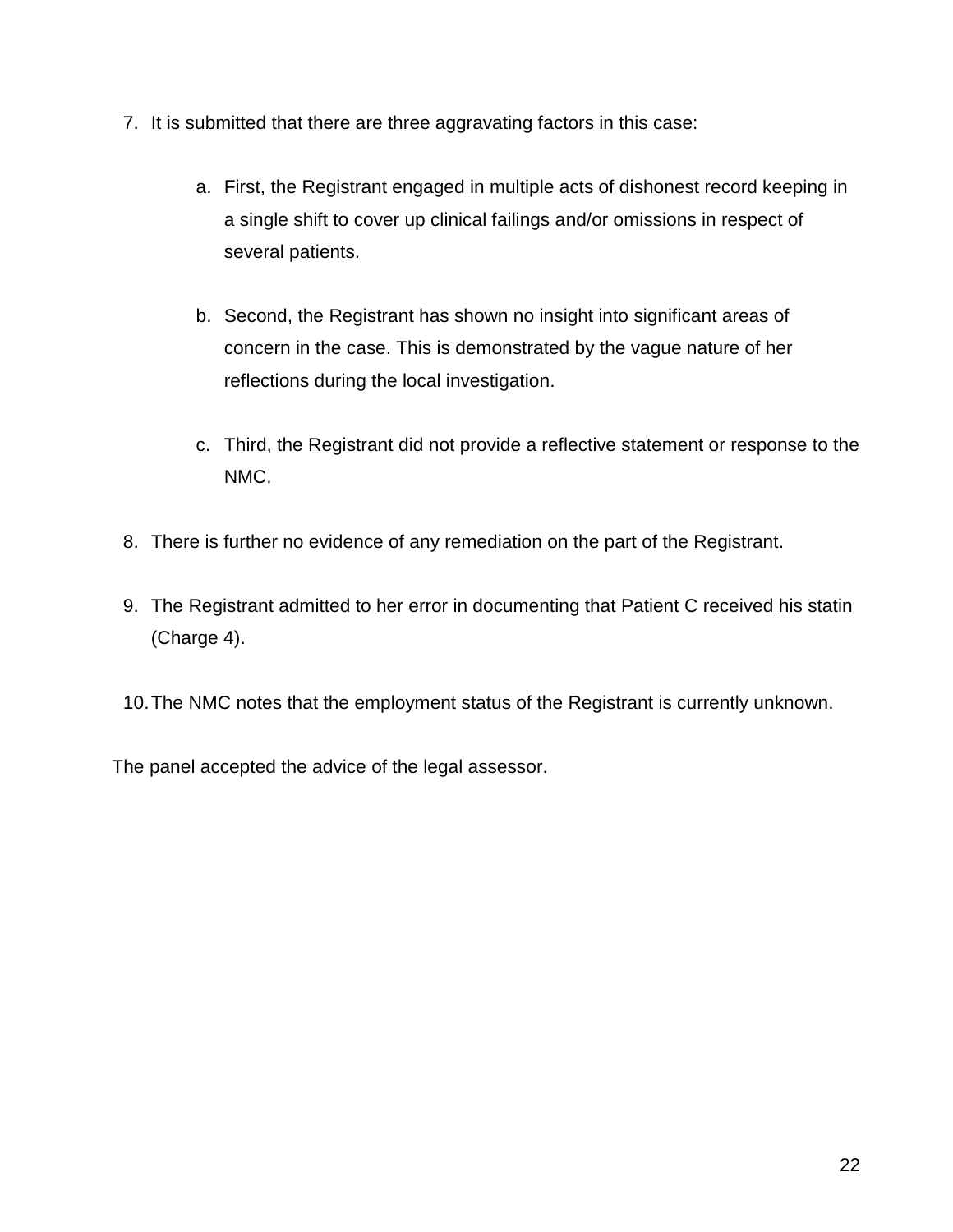#### **Decision and reasons on misconduct**

When determining whether the facts found proved amount to misconduct, the panel had regard to the terms of the Code and NMC guidance on the professional duty of candour.

The panel was of the view that Mrs Gaskarth-Parkhouse's actions did fall significantly short of the standards expected of a registered nurse, and that Mrs Gaskarth-Parkhouse's actions amounted to breaches of the Code. Specifically:

#### *10 Keep clear and accurate records relevant to your practice*

*This includes but is not limited to patient records. It includes all records that are relevant to your scope of practice.* 

*10.1 complete all records at the time or as soon as possible after an event, recording if the notes are written some time after the event*

*10.3 complete all records accurately and without any falsification, taking immediate and appropriate action if you become aware that someone has not kept to these requirements*

#### *20 Uphold the reputation of your profession at all times*

*To achieve this, you must:*

*20.1 keep to and uphold the standards and values set out in the Code*

*20.2 act with honesty and integrity at all times, treating people fairly and without discrimination, bullying or harassment*

The panel appreciated that breaches of the Code do not automatically result in a finding of misconduct or impairment.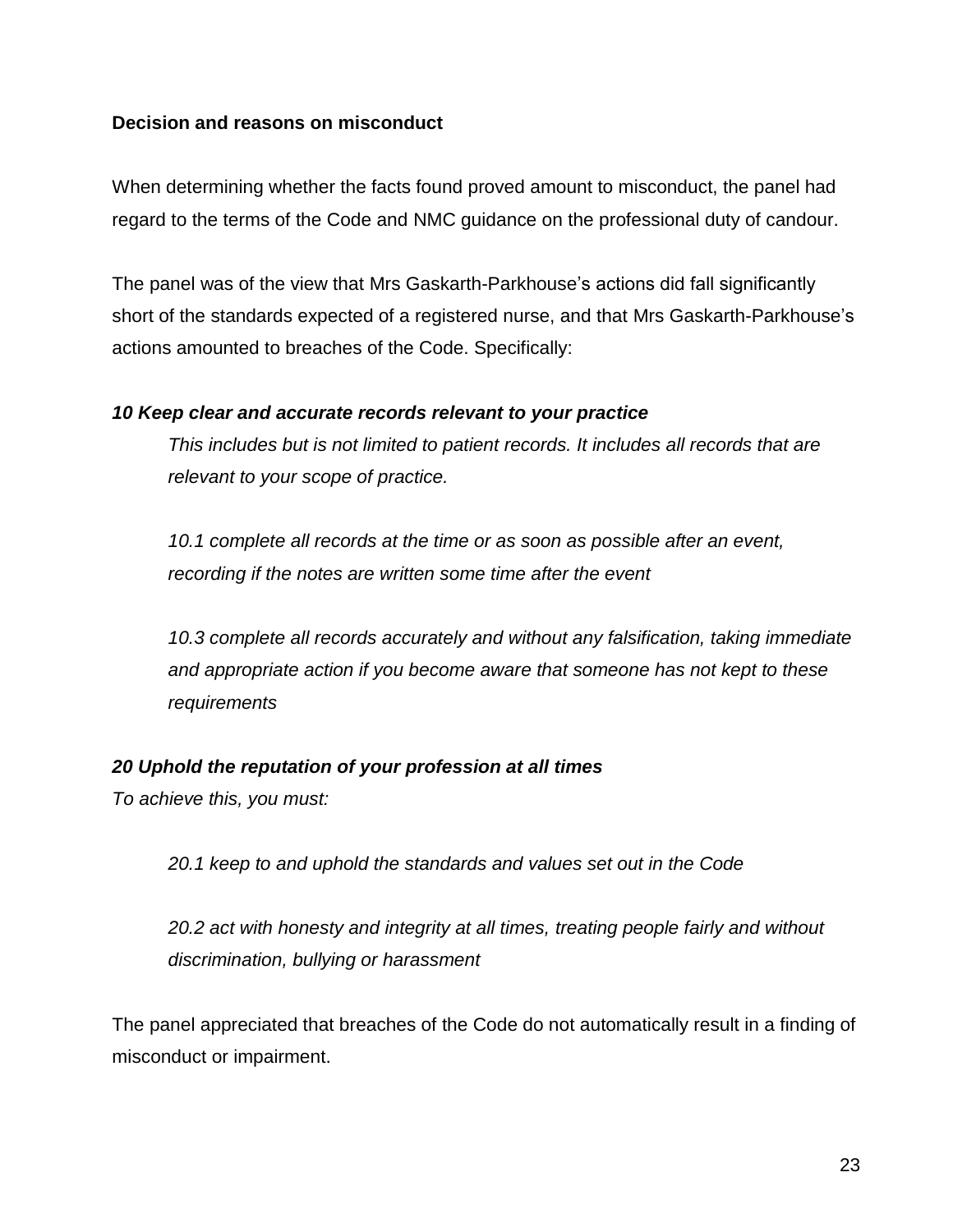In relation to charge 1a, the panel found that the failure to administer the midnight dose of Flucloxacillin could be considered a genuine oversight. In her evidence Witness 2 stated "…No harm would have been caused as long as she had admitted it…" Although it was a clinical error and poor practice, the panel concluded that, in itself, it did not amount to misconduct.

In relation to charge 1b, the panel considered that Mrs Gaskarth-Parkhouse's actions were dishonest in that she knew that she had not administered the medication to Patient D at the times stated. The panel considered that signing medication notes to show a prescribed medication had been administered when it had not, could have had serious consequences for the patient and consequently put the patient at risk of serious harm. The panel found that Mrs Gaskarth-Parkhouse's actions at charge 1b fell seriously short of the conduct and standards expected of a nurse and amounted to serious misconduct.

In relation to charge 1c, the panel considered that Mrs Gaskarth-Parkhouse's actions were dishonest as she did not indicate either on the MAR chart or elsewhere in Patient D's record, that her signature for the midnight Flucloxacillin dose had been added retrospectively. The panel found that Mrs Gaskarth-Parkhouse's actions at charge 1c fell seriously short of the conduct and standards expected of a nurse and amounted to serious misconduct.

In relation to charge 2a, the panel considered that Mrs Gaskarth-Parkhouse's actions were dishonest in that she knew that she had not administered the medication when she signed she had done so. Furthermore, the panel took the view that failing to record in the patient notes that her signature was retrospective was an attempt to hide the original falsehood. The panel therefore, found that Mrs Gaskarth-Parkhouse's actions at charge 2a were dishonest and fell seriously short of the conduct and standards expected of a nurse and amounted to serious misconduct.

In relation to charge 3, the panel considered that Mrs Gaskarth-Parkhouse's failure to sign for the 04:00 dose of Flucloxacillin was poor practice but amounted to a recording error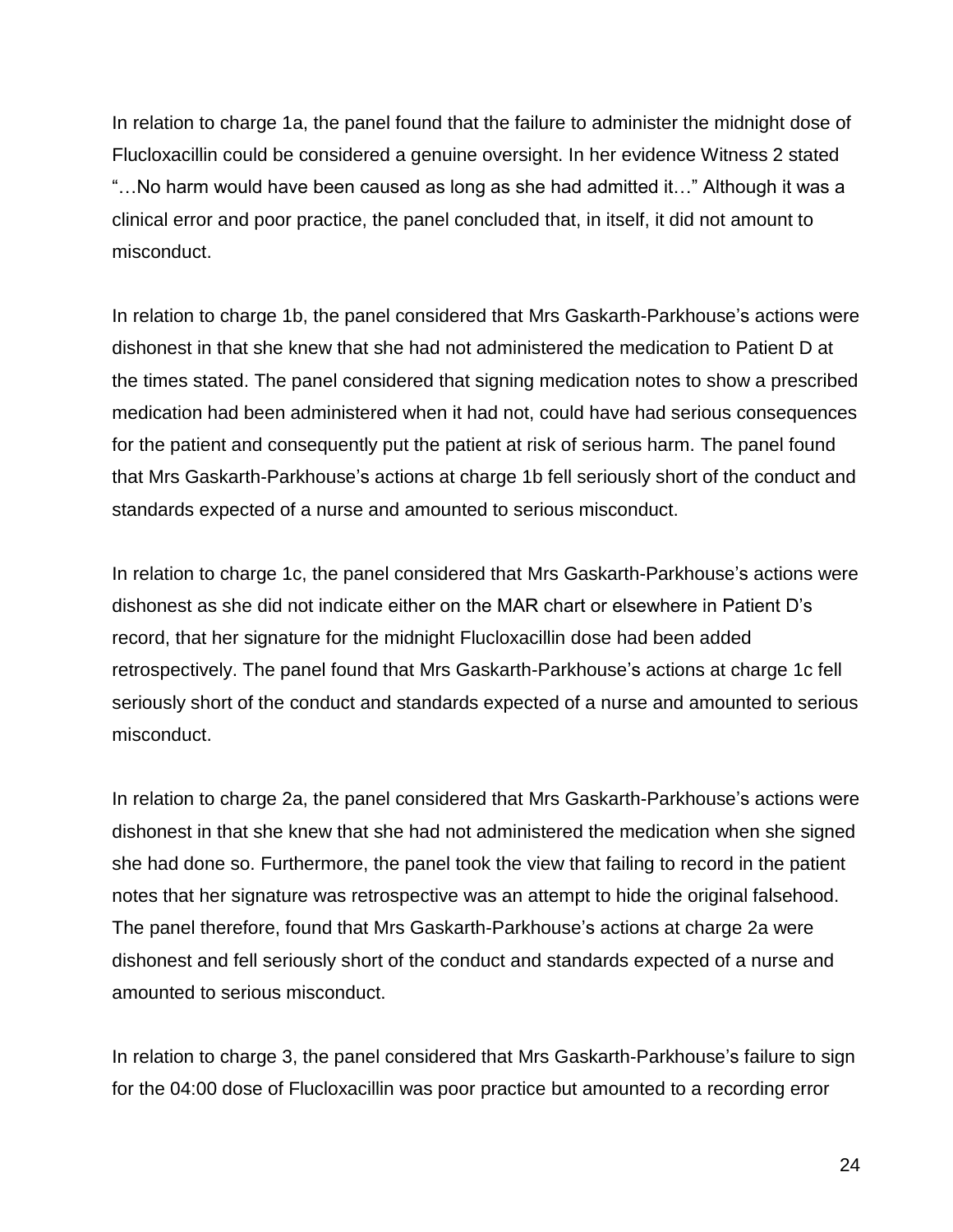rather than misconduct. The panel found that Mrs Gaskarth-Parkhouse's actions at charge 3 did not fall sufficiently short of the conduct and standards expected of a nurse to amount to serious misconduct.

In relation to charge 4, the panel noted that in her email of 8 July 2019 Mrs Gaskarth-Parkhouse conceded that she had made a genuine error when signing Patient D's MAR chart. The panel concluded that Mrs Gaskarth-Parkhouse's actions were a recording error and therefore did not meet the misconduct threshold.

In relation to charge 6, the panel considered that Mrs Gaskarth-Parkhouse's actions were dishonest in that she knew she had entered fictitious blood glucose readings in Patient A's records. Patient A had insulin dependent diabetes. Therefore the fictitious blood glucose readings could have led to him receiving an incorrect dose of insulin, with potentially serious consequences. In considering this the panel took into account the evidence from Witness 1 who stated as follows:

"…There could have been very serious consequences in respect of the Registrant's actions. Patient A was prescribed insulin. Therefore, if it was true that the Registrant falsified the glucometer records for this patient then this could be very serious as the patient could potentially receive the wrong care. This was because the nurse of the following shift would provide care to the patients based on these readings which would not be accurate. This could therefore have caused very serious health concerns such as causing the patients to go into a coma if they became either hyper or hypoglycaemic. These are really serious conditions which can potentially be life threatening…"

The panel therefore found that Mrs Gaskarth-Parkhouse's actions at charge 6 fell seriously short of the conduct and standards expected of a nurse and amounted to serious misconduct.

In relation to charge 7, the panel considered that Mrs Gaskarth-Parkhouse's actions were dishonest in that she knew she had entered a fictitious blood glucose reading in Patient B's records. The panel found that Mrs Gaskarth-Parkhouse's actions at charge 7, similar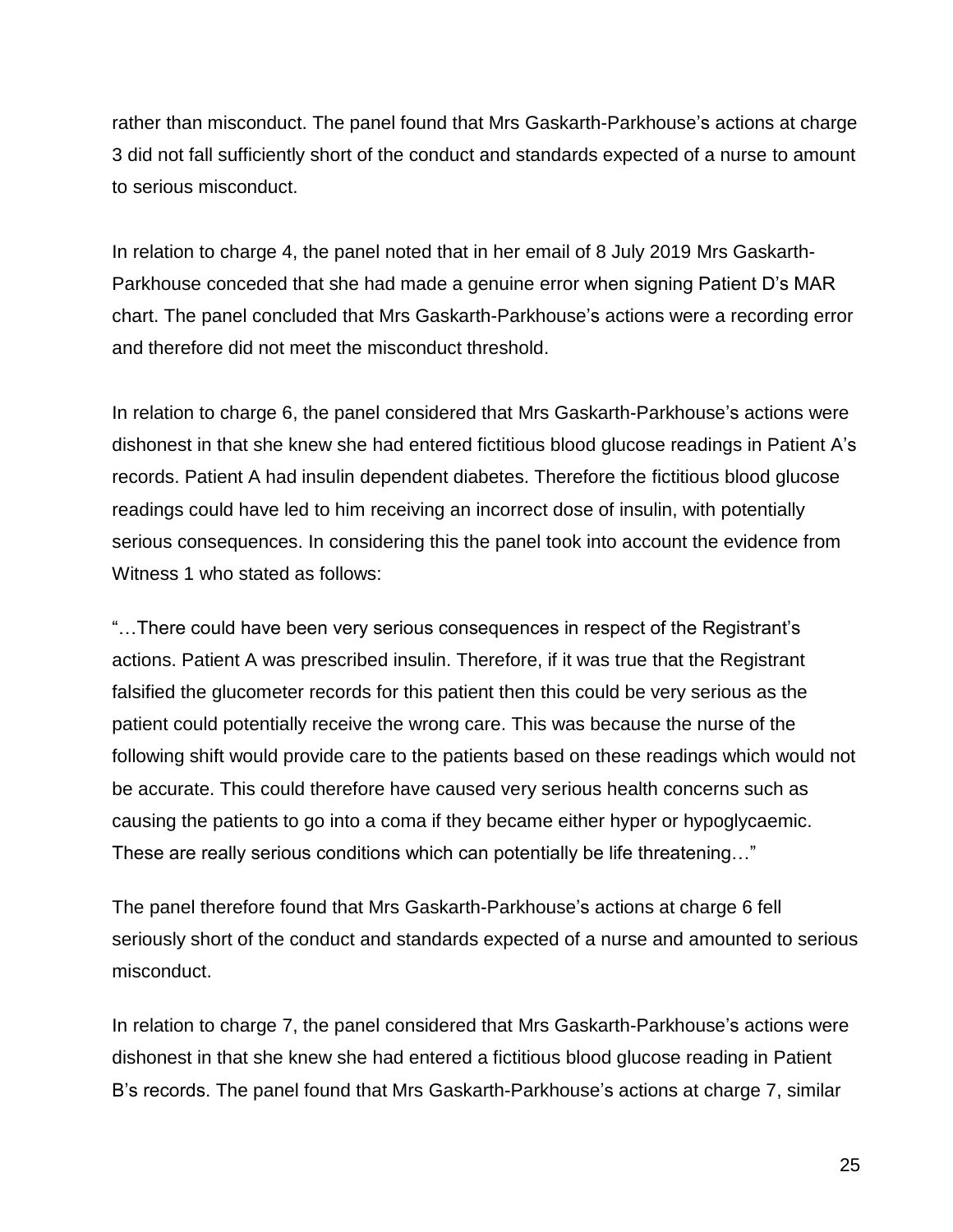to the findings in charge 6, fell seriously short of the conduct and standards expected of a nurse and amounted to serious misconduct.

In relation to charge 8, the panel considered that Mrs Gaskarth-Parkhouse's actions were dishonest in that she knew she had entered fictitious blood glucose readings in Patient C's records. The panel found that Mrs Gaskarth-Parkhouse's actions at charge 8, similar to the findings in charge 6, fell seriously short of the conduct and standards expected of a nurse and amounted to serious misconduct.

In relation to charge 9, the panel considered that Mrs Gaskarth-Parkhouse's actions, as found in charges 6, 7 and 8, were fundamentally dishonest. Therefore, the panel found that Mrs Gaskarth-Parkhouse's dishonest actions at charge 9 fell seriously short of the conduct and standards expected of a nurse and amounted to serious misconduct.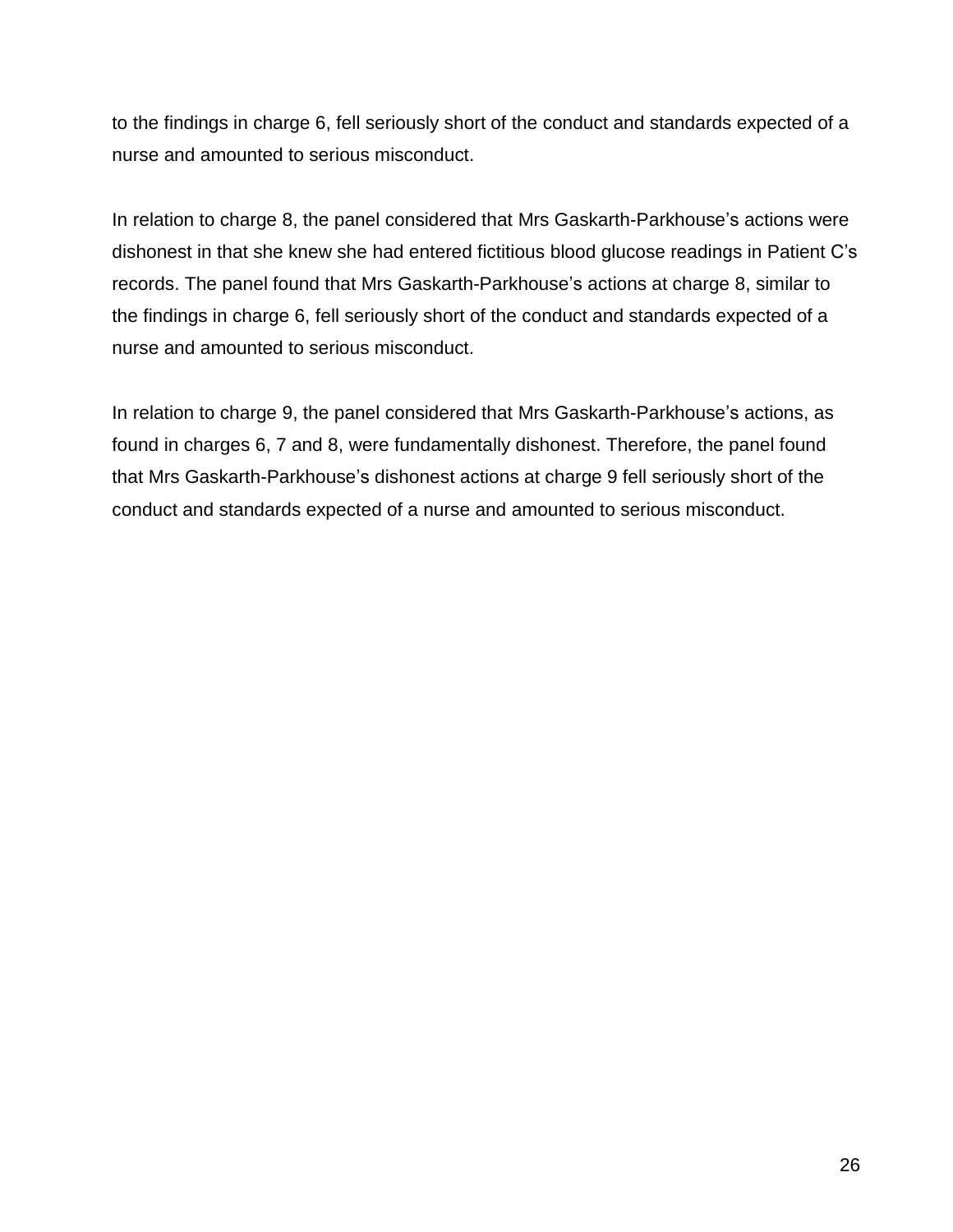#### **Decision and reasons on impairment**

The panel next went on to decide if as a result of the misconduct, Mrs Gaskarth-Parkhouse's fitness to practise is currently impaired.

Nurses occupy a position of privilege and trust in society and are expected at all times to be professional. Patients and their families must be able to trust nurses with their lives and the lives of their loved ones. They must make sure that their conduct at all times justifies both their patients' and the public's trust in the profession.

In this regard the panel considered the judgment of Mrs Justice Cox in the case of *Grant* in reaching its decision. In paragraph 74, she said:

*'In determining whether a practitioner's fitness to practise is impaired by reason of misconduct, the relevant panel should generally consider not only whether the practitioner continues to present a risk to members of the public in his or her current role, but also whether the need to uphold proper professional standards and public confidence in the profession would be undermined if a finding of impairment were not made in the particular circumstances.'*

In paragraph 76, Mrs Justice Cox referred to Dame Janet Smith's "test" which reads as follows:

*'Do our findings of fact in respect of the doctor's misconduct, deficient professional performance, adverse health, conviction, caution or determination show that his/her fitness to practise is impaired in the sense that s/he:*

*a) has in the past acted and/or is liable in the future to act so as to put a patient or patients at unwarranted risk of harm; and/or*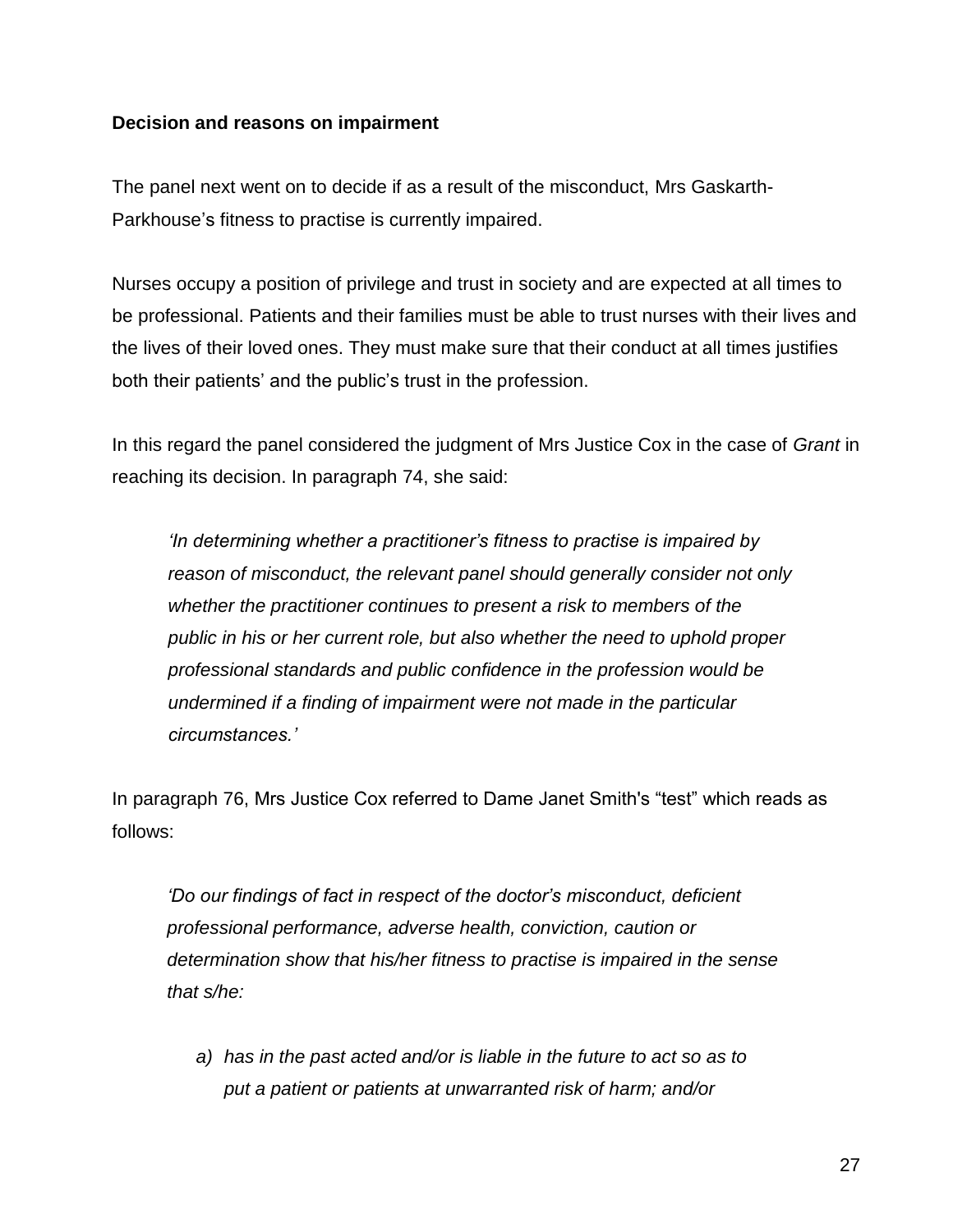- *b) has in the past brought and/or is liable in the future to bring the medical profession into disrepute; and/or*
- *c) has in the past breached and/or is liable in the future to breach one of the fundamental tenets of the medical profession; and/or*
- *d) has in the past acted dishonestly and/or is liable to act dishonestly in the future.'*

The panel had regard to this test and found that all four limbs were engaged in this case. The panel was of the view that Mrs Gaskarth-Parkhouse put patients at an unwarranted risk of harm as a result of her actions. In particular, the panel took note of the evidence of Witness 1 who stated:

"…It is serious if the Registrant falsified the records, predominantly because it would put the safety of the patients concerned at risk. This action would also breach the Registrant's duty to be honest regarding errors and also demonstrate a lack of integrity…"

In addition, the panel concluded that Mrs Gaskarth-Parkhouse's failure to carry out adequate patient care when administering medication and carrying out tests, breached one of the fundamental tenets of the profession and therefore brought its reputation into disrepute.

In its consideration of whether Mrs Gaskarth-Parkhouse has remediated her practice, the panel had regard to the case of *Cohen v General Medical Council (*quoted in *Grant),* in which the court set out three matters which it described as being '*highly relevant'* to the determination of the question of current impairment:

*'(a) Whether the conduct that led to the charge(s) is easily remediable?*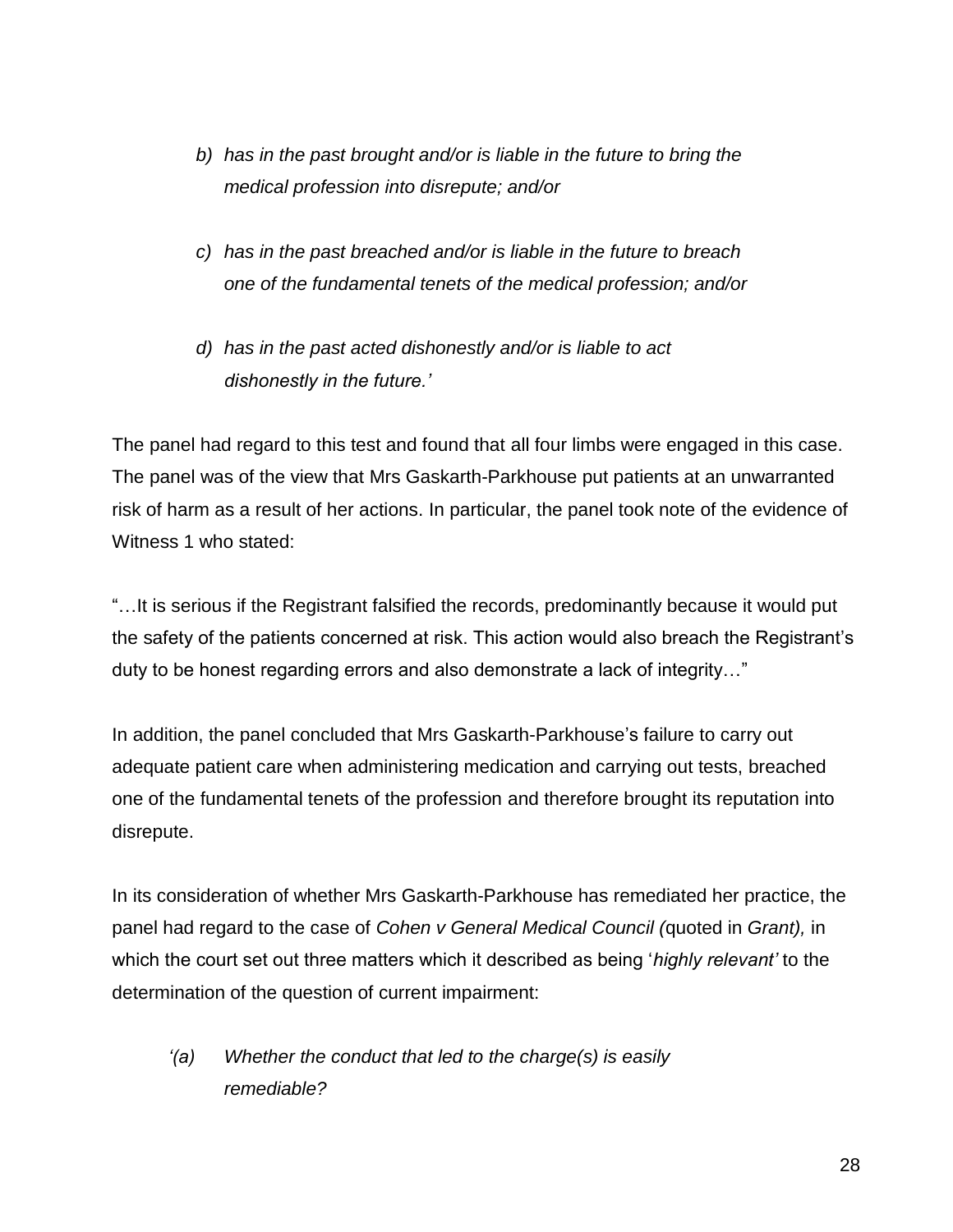- *(b) Whether it has been remedied?*
- *(c) Whether it is highly unlikely to be repeated?'*

The panel was satisfied that the misconduct in this case is ultimately capable of remediation. In considering whether the misconduct has been remedied, the panel did not a reflective statement by Mrs Gaskarth-Parkhouse's to demonstrate how her actions gave rise to concern, or how she would act differently in the future. The panel noted Mrs Gaskarth-Parkhouse's lack of engagement in this hearing and that it also had no evidence to suggest that Mrs Gaskarth-Parkhouse's had completed any relevant training since these events to address the failings in her practice. The panel took the view that there was no evidence before it to suggest that if faced with similar circumstances in the future, Mrs Gaskarth-Parkhouse's would act differently. The panel had no evidence from Mrs Gaskarth-Parkhouse of any insight, remorse or regret in relation to the events of the night shift on the 24 June 2019. As such, the panel considered that there is a real risk of repetition. The panel therefore decided that a finding of impairment is necessary on the grounds of public protection.

The panel bore in mind that the overarching objective of the NMC is to protect, promote and maintain the health, safety, and well-being of the public and patients, and to uphold and protect the wider public interest. This includes promoting and maintaining public confidence in the nursing and midwifery professions and upholding the proper professional standards for members of those professions.

The panel determined that a finding of impairment on public interest grounds is also required. It considered that public confidence in the profession would be undermined if a finding of impairment were not made in this case and therefore also finds Mrs Gaskarth-Parkhouse's fitness to practise impaired on the grounds of public interest.

Having regard to all of the above, the panel was satisfied that Mrs Gaskarth-Parkhouse's fitness to practise is currently impaired.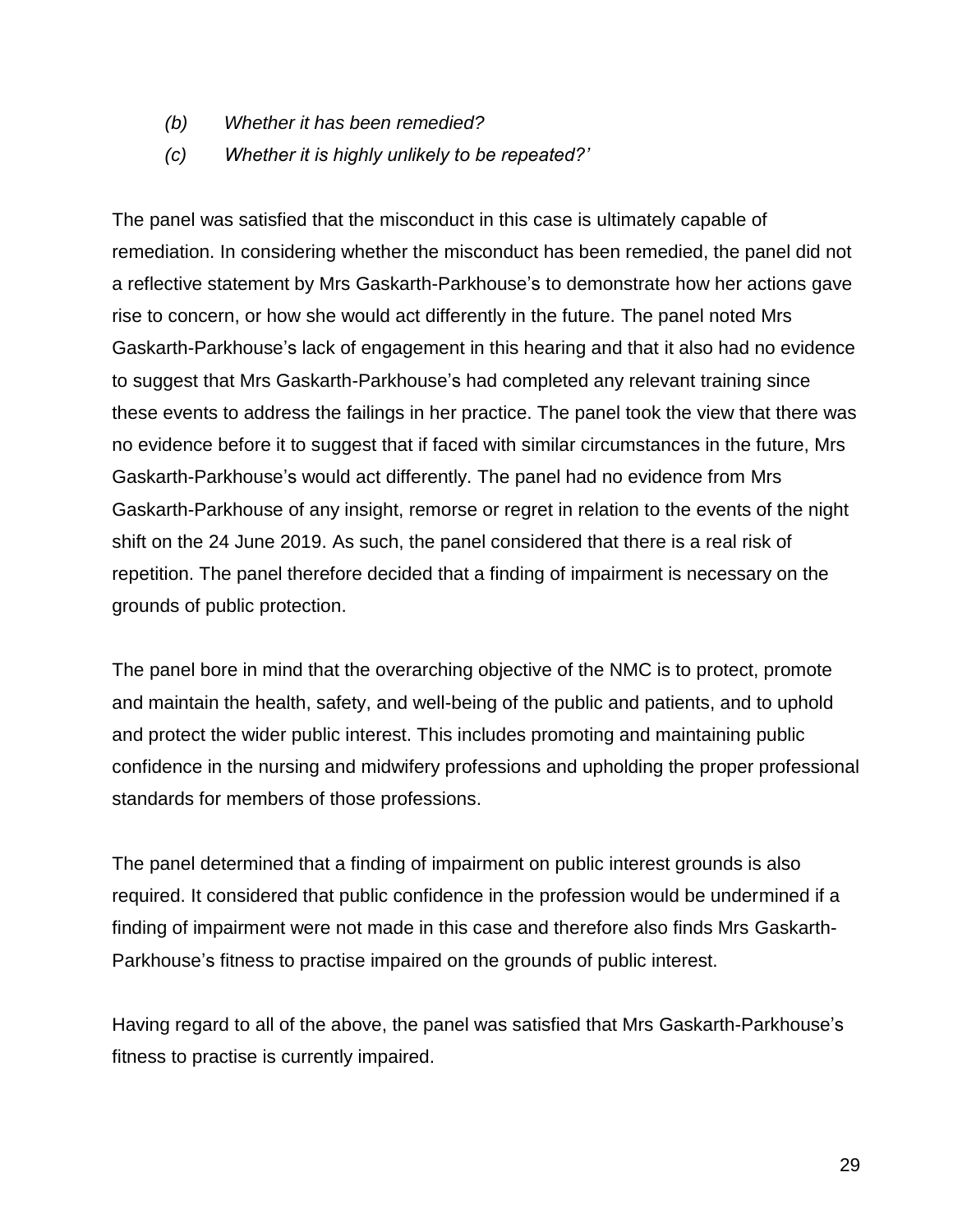#### **Submissions on sanction**

Mr Maini-Thompson submitted that the appropriate sanction in Mrs Gaskarth-Parkhouse is that of a strike-off. He noted that the panel has found that the Mrs Gaskarth-Parkhouse engaged in serious misconduct and that her fitness to practice is impaired on the basis of both public protection and the public interest.

He said that a strike-off order is necessary to maintain the health, safety, and well-being of the public and patients, and to uphold and protect the wider public interest.

He submitted that absent fuller admissions and detailed evidence of insight, remorse or regret, this case involves multiple counts of clinical dishonesty, albeit on a single shift, whilst the Mrs Gaskarth-Parkhouse was responsible for the care of extremely vulnerable patients.

He submitted that absent detailed remediation, this case raises serious concerns about the Mrs Gaskarth-Parkhouse's integrity and accordingly the NMC submits there is a real risk of repetition.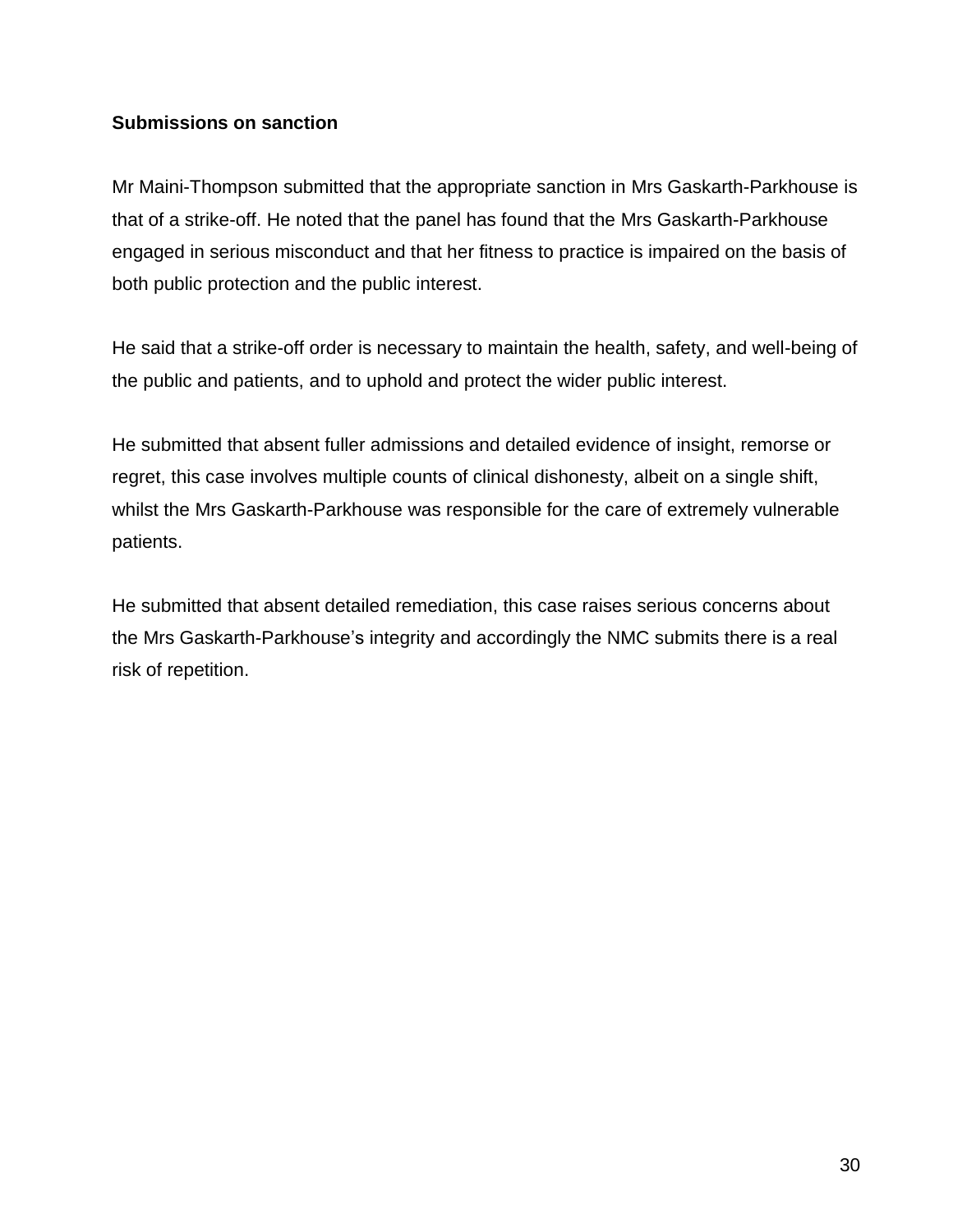#### **Decision and reasons on sanction**

The panel has considered this case very carefully and has decided to make a striking-off order. It directs the registrar to strike Mrs Gaskarth-Parkhouse off the register. The effect of this order is that the NMC register will show that Mrs Gaskarth-Parkhouse has been struck-off the register.

In reaching this decision, the panel has had regard to all the evidence that has been adduced in this case and had careful regard to the Sanctions Guidance (SG) published by the NMC. The panel accepted the advice of the legal assessor.

Having found Mrs Gaskarth-Parkhouse's fitness to practise currently impaired, the panel went on to consider what sanction, if any, it should impose in this case. The panel has borne in mind that any sanction imposed must be appropriate and proportionate, and although not intended to be punitive in its effect, may have such consequences. The panel had careful regard to the SG. The decision on sanction is a matter for the panel independently exercising its own judgement.

The panel took into account the following aggravating features:

- Repeated dishonesty, along with multiple falsification of records
- Mrs Gaskarth-Parkhouse's has not acknowledged the seriousness of her actions or the potential impact on Patient A, B, C and D
- Lack of insight, empathy or remorse
- Lack of reflective submission

The panel also took into account the following mitigating features:

- Two Testimonials from nursing colleagues
- Early concession regarding charge 4 in the email of 8 July 2019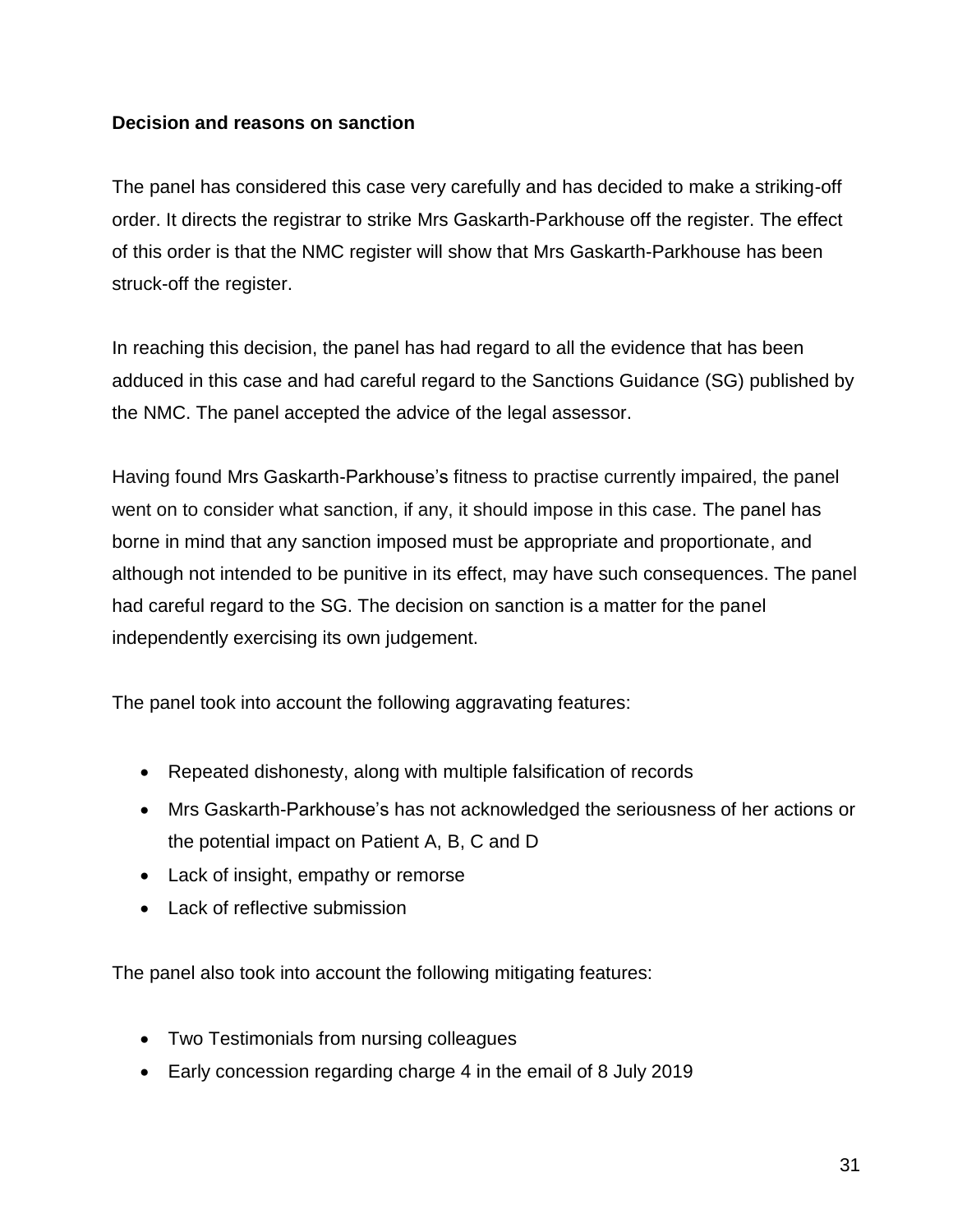Further the panel had regard to the NMC sanctions guidance 'Considering sanctions for serious cases*'*. The panel determined that Mrs Gaskarth-Parkhouse's misconduct was serious in that it involved a breach of the professional duty of candour by deliberate attempts to conceal failures of patient care.

The panel first considered whether to take no action but concluded that this would be inappropriate in view of the seriousness of the case. The panel decided that it would be neither proportionate nor in the public interest to take no further action.

The panel next considered whether a caution order would be appropriate in the circumstances. The panel took into account the SG, which states that a caution order may be appropriate where:

*"…the case is at the lower end of the spectrum of impaired fitness to practise, however the Fitness to Practise Committee wants to mark that the behaviour was unacceptable and must not happen again."*

The panel considered that Mrs Gaskarth-Parkhouse's misconduct was not at the lower end of the spectrum and that a caution order would be inappropriate in view of the findings of dishonesty and the seriousness of the case. The panel decided that it would be neither proportionate nor in the public interest to impose a caution order.

The panel next considered whether placing conditions of practice on Mrs Gaskarth-Parkhouse's registration would be a sufficient and appropriate response. The panel is of the view that there are no practical or workable conditions that could be formulated, given the nature of the charges in this case. Furthermore, the panel concluded that the placing of conditions on Mrs Gaskarth-Parkhouse's registration would not adequately address the seriousness of this case and would not protect the public or satisfy the public interest.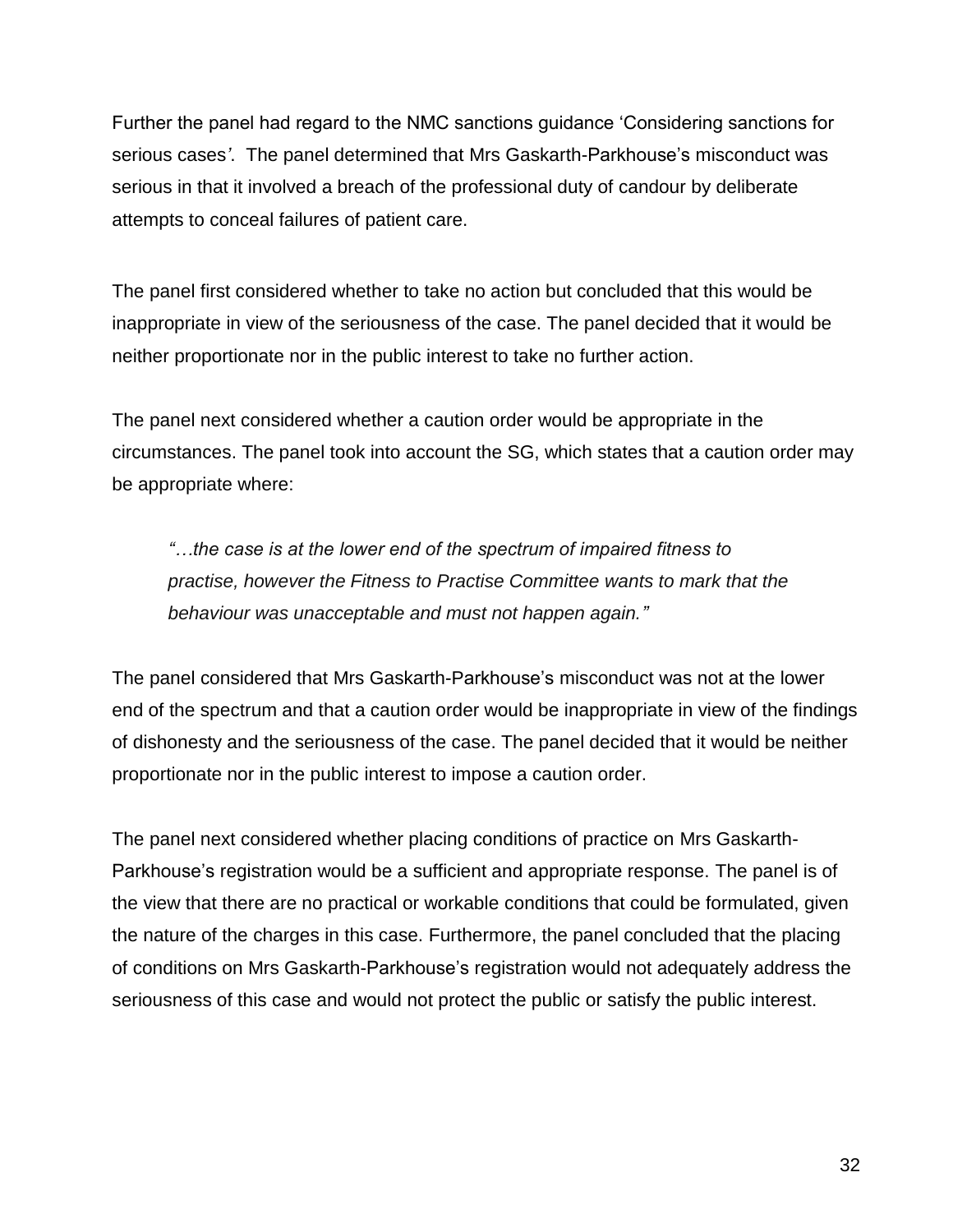The panel then went on to consider whether a suspension order would be an appropriate sanction. The SG states that suspension order may be appropriate where some of the following factors are apparent:

- *A single instance of misconduct but where a lesser sanction is not sufficient;*
- *No evidence of harmful deep-seated personality or attitudinal problems;*
- *No evidence of repetition of behaviour since the incident;*
- *The Committee is satisfied that the nurse or midwife has insight and does not pose a significant risk of repeating behaviour'*

The panel considered that this was not a single instance of misconduct. Further, it considered that Mrs Gaskarth-Parkhouse has not displayed any insight into her misconduct and its impact on patients, and that there remains a risk of the misconduct being repeated.

The panel found that whilst the charges relate to one shift and 4 patients, Mrs Gaskarth-Parkhouse failed to take multiple blood sugar readings and falsified patient records to imply that they had been taken. The panel also noted Mrs Gaskarth-Parkhouse had no insight into the significance of her misconduct. The panel gave consideration to the testimonials provided however it found it could not attach much weight to them. Although they confirmed Mrs Gaskarth-Parkhouse had been working as nurse until July 2021 they did not contain information that related to the misconduct.

The panel has found that, because of Mrs Gaskarth-Parkhouse lack of insight, there is a likelihood of repetition and, as a consequence, Mrs Gaskarth-Parkhouse poses a risk to patients.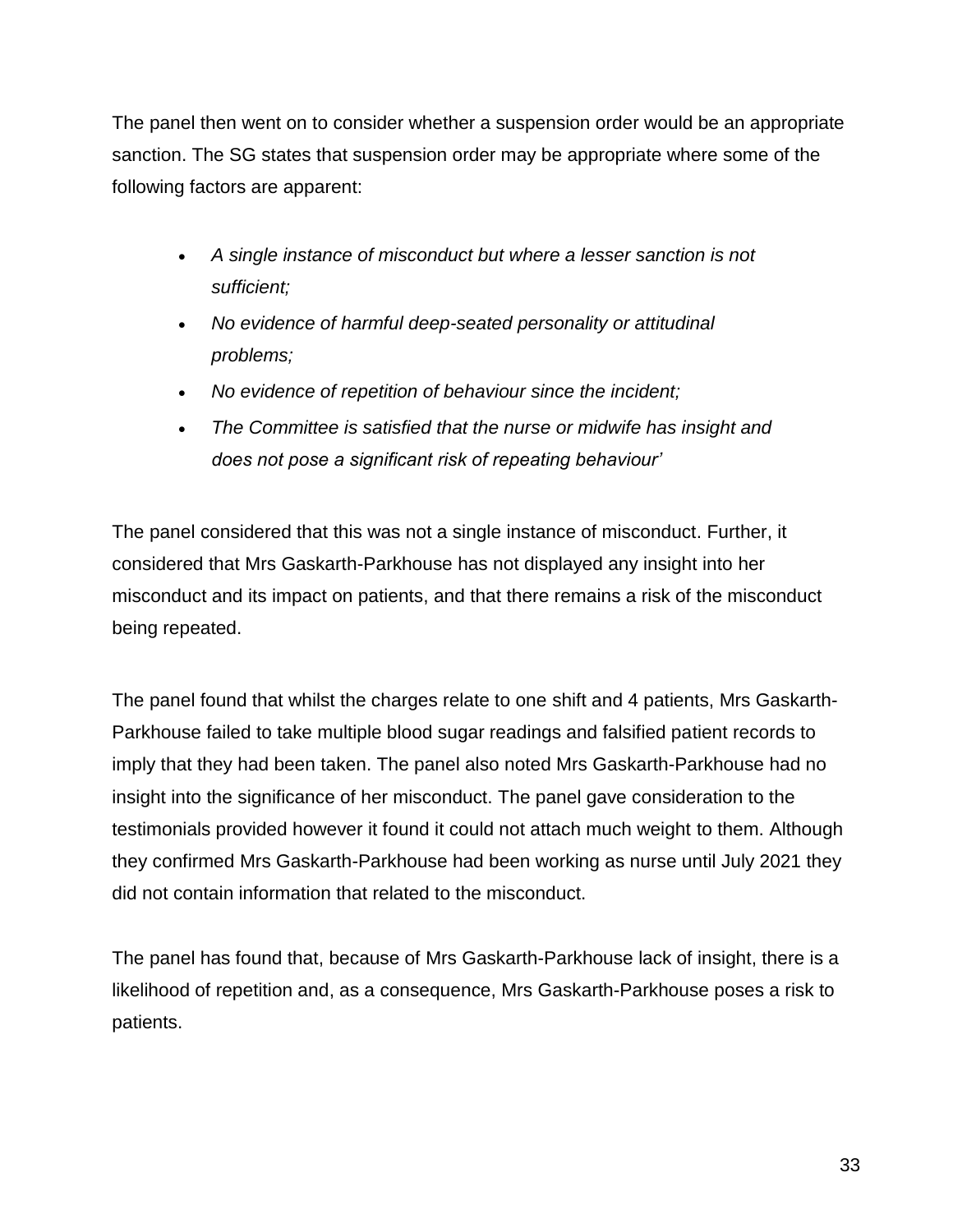The misconduct, as highlighted by the facts found proved, was a significant departure from the standards expected of a registered nurse. In this particular case, the panel determined that a suspension order would not be a sufficient, appropriate or proportionate sanction.

Finally, in looking at a striking-off order, the panel took note of the following paragraphs of the SG:

- *Do the regulatory concerns about the nurse or midwife raise fundamental questions about their professionalism?*
- *Can public confidence in nurses and midwives be maintained if the nurse or midwife is not removed from the register?*
- *Is striking-off the only sanction which will be sufficient to protect patients, members of the public, or maintain professional standards?*

The panel determined that Mrs Gaskarth-Parkhouse's misconduct raises concerns about her professionalism, and considered that other nurses would find it difficult to place their confidence in a colleague who had acted in such a dishonest manner, and placed patients at risk of harm. Further, members of the public would find it difficult to place their trust in a nurse who had falsified records and put patients at risk of significant harm. The panel noted that the public expect nurses to provide safe care, be honest and act with integrity, and importantly respond with candour when mistakes are made. Mrs Gaskarth-Parkhouse failed in respect of this.

Mrs Gaskarth-Parkhouse's actions were significant departures from the standards expected of a registered nurse, and are fundamentally incompatible with her remaining on the register. The panel was of the view that the findings in this particular case demonstrate that Mrs Gaskarth-Parkhouse's actions were serious and to allow her to continue practising would undermine public confidence in the profession and in the NMC as a regulatory body.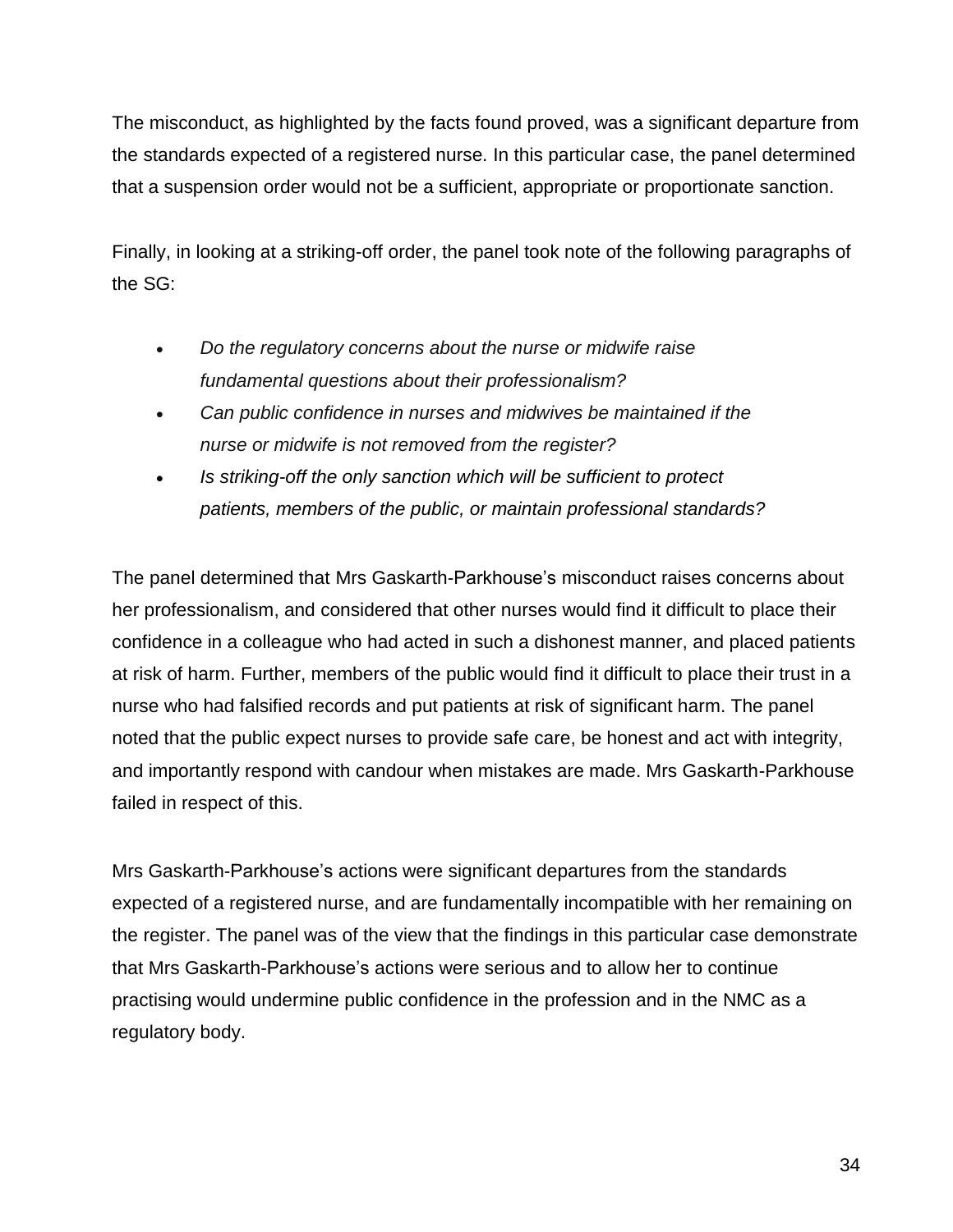Balancing all of these factors and after taking into account all the evidence before it during this case, the panel determined that the appropriate and proportionate sanction is that of a striking-off order. Having regard to the effect of Mrs Gaskarth-Parkhouse's actions in bringing the profession into disrepute by adversely affecting the public's view of how a registered nurse should conduct herself, the panel has concluded that nothing short of a striking-off order would be sufficient in this case.

The panel also considered that this order was necessary to mark the importance of maintaining public confidence in the profession, and to send to the public and the profession a clear message about the standard of behaviour required of a registered nurse.